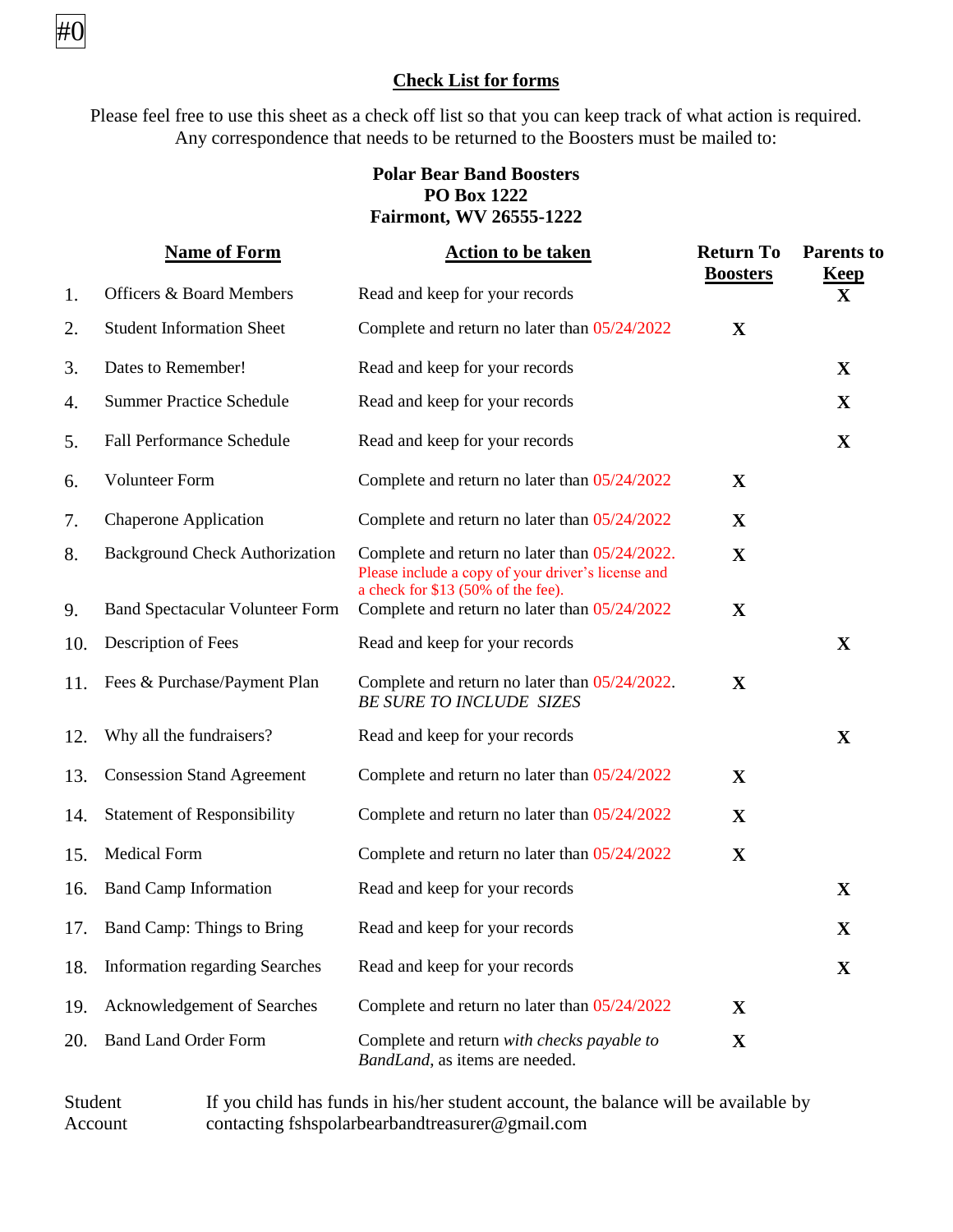**BAND BOOSTER OFFICERS & BOARD MEMBERS 2022-2023** 

| <b>President</b>           | Cam Pyle                                                        | 681-753-8135                                                 |
|----------------------------|-----------------------------------------------------------------|--------------------------------------------------------------|
| <b>Vice-President</b>      | Mary Rubenstein                                                 | 304-657-0194                                                 |
| <b>Treasurer</b>           | Toni Brannen                                                    | 304-365-2887                                                 |
| <b>Assistant Treasurer</b> | Alison Eddy                                                     | 304-378-4722                                                 |
| <b>Secretary</b>           | Lauronza Harmon                                                 | 304-365-2978                                                 |
| <b>Uniform Coordinator</b> | Jennifer Ellison                                                | 304-816-8530                                                 |
| <b>Members at Large</b>    | Chris Sharps<br>Freda White<br>Amanda Hannigan<br>Lauren Ranson | 304-657-0409<br>304-694-4058<br>304-376-0062<br>412-916-3723 |

### **Other important contact information:**

#1

| Web Site:                    | www.polarbearband.com                                          |
|------------------------------|----------------------------------------------------------------|
| FSHS Polar Bear Band e-mail: | fshspolarbearband@gmail.com                                    |
| <b>FSHS Facebook Page:</b>   | Fairmont Senior High School Polar Bear Band                    |
| <b>Mailing Address:</b>      | <b>FSHS Band Boosters</b><br>PO Box 1222<br>Fairmont, WV 26555 |
| <b>Remind Texts:</b>         | Text polarbearb to 81010                                       |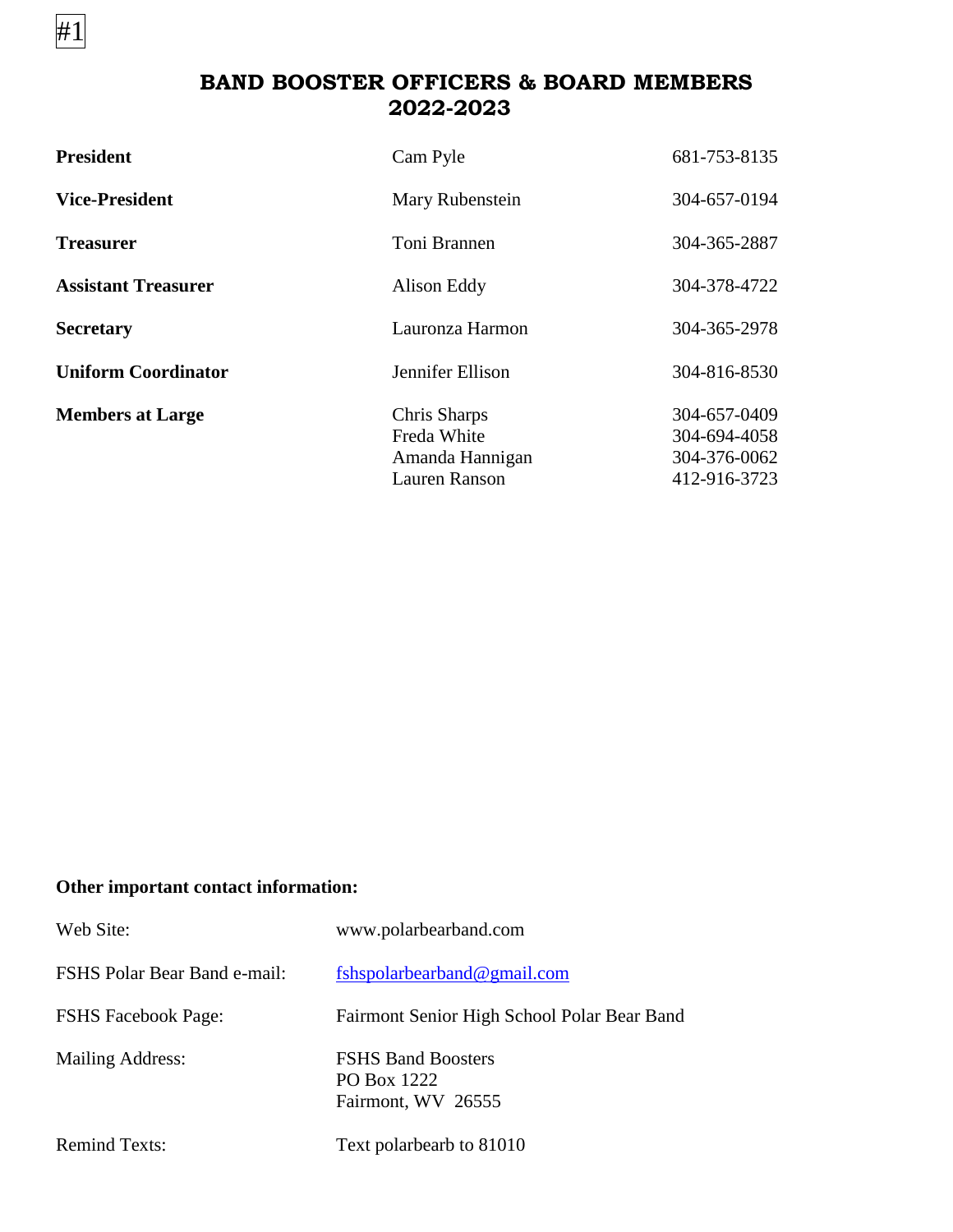

### **2022-2023 FSHS Polar Bear Band Student copy Information Sheet**

#### This information sheet is **VERY** important. The information is used to communicate with students and parents throughout the year. Please **print clearly** and complete one sheet for each child in the band program.

| Student Name           |  |
|------------------------|--|
| Instrument/Color Guard |  |
| Grade                  |  |
| Birthday               |  |
| Student Cell #         |  |
| Student Email          |  |

#### **Parent Email Address**: Most parent communication will happen via email.

| Parent/Guardian #1 Email |  |
|--------------------------|--|
| Parent/Guardian #2 Email |  |
| <b>Other Email</b>       |  |

#### **Parent/Guardian Information:**

| Parent/Guardian #1 | Parent/Guardian #2 |  |
|--------------------|--------------------|--|
| <b>First Name</b>  | <b>First Name</b>  |  |
| Parent/Guardian #1 | Parent/Guardian #2 |  |
| Last Name          | Last Name          |  |
| Parent/Guardian #1 | Parent/Guardian #2 |  |
| Cell #             | Cell $#$           |  |
| Parent/Guardian #1 | Parent/Guardian #2 |  |
| Work #             | Work #             |  |

#### **Primary Address:**

| <b>Street Address</b> |  |
|-----------------------|--|
| City                  |  |
| Zip                   |  |
| Home Phone #          |  |

#### **Secondary Address:**

| Adult name at this    |  |
|-----------------------|--|
| Address               |  |
| Relationship to       |  |
| Student               |  |
| <b>Street Address</b> |  |
| City                  |  |
| Zip                   |  |
| Home Phone #          |  |
| When is student at    |  |
| this address          |  |

## **Complete by May 24, 2022**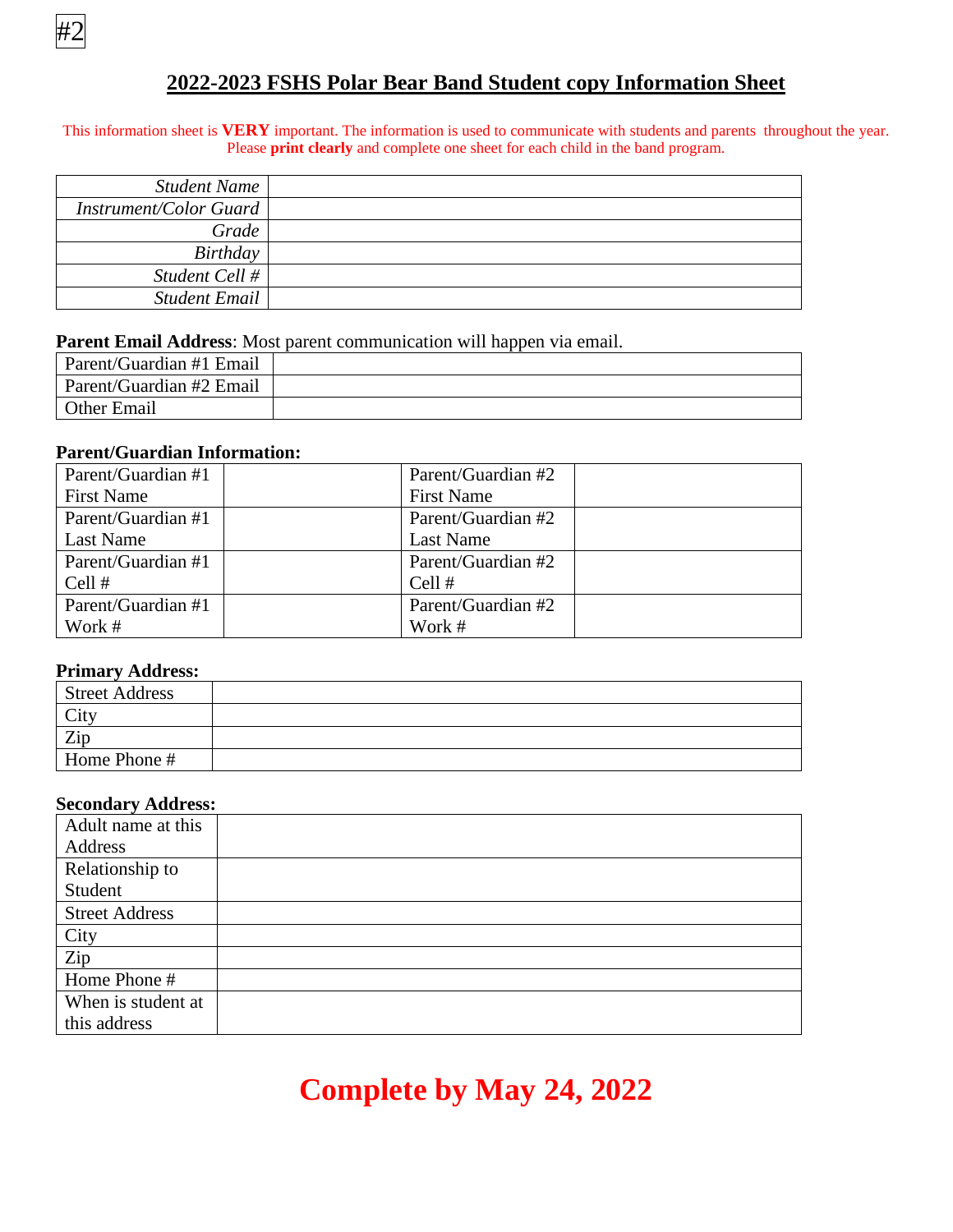

## **DATES TO REMEMBER!**

## **Please check www.polarbearband.com for updates to schedule**

## **Tuesday, May 24, 2022**

- o Mandatory Band Meeting of all prospective FSHS Band Members and Parents
- o 6:30pm, FSHS Cafeteria
- o We would love for all of the band packets to be turned in after the meeting!
- **Friday, May 27, 2022**
	- o Last date to return Band Packets
- **Summer Band Rehearsals** See separate schedule
- **Uniform Fittings – Date to be announced (usually in July)**

### **Sunday, July 17 through Saturday, July 23**

- o BAND CAMP (Mandatory for all band members)
- o Cedar Lakes Conference Center (Ripley, WV)
- **Car Wash – Saturday, August 6 th**
	- o Advance Auto and Anthony Chevrolet
	- o 9am to 3pm
- **Fall Performance Schedule** See separate schedule

# **Please Keep This Sheet For Your Records**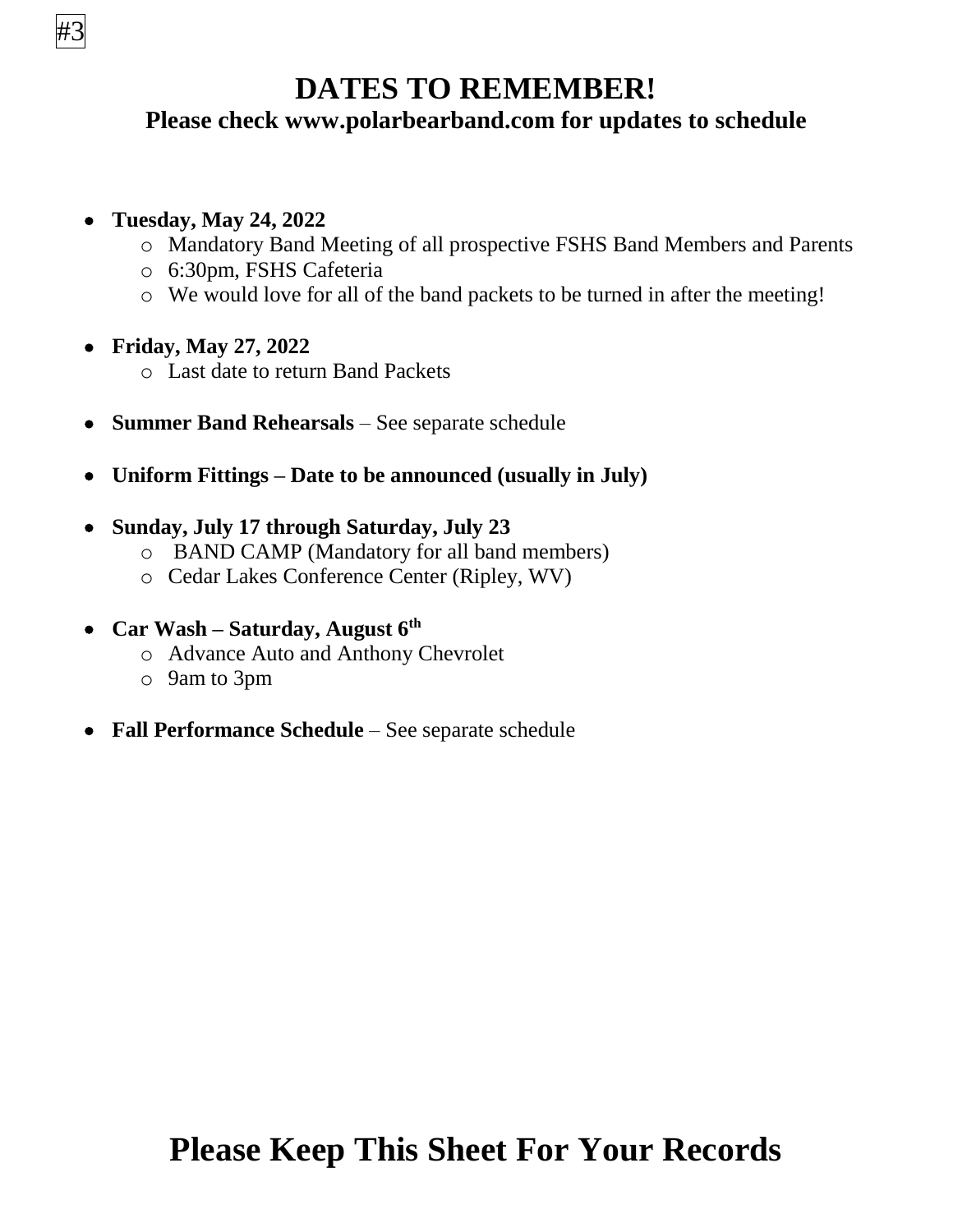

#### **Polar Bear Band 2022 Summer Rehearsal Schedule**

| Monday, June 27<br>Tuesday, June 28<br>Wednesday, June 29 | Guard Sectional: $5:00 \text{pm} - 7:00 \text{pm}$<br>Guard Sectional: $5:00 \text{pm} - 7:00 \text{pm}$<br>Guard Sectional: $5:00 \text{pm} - 7:00 \text{pm}$                                                        |
|-----------------------------------------------------------|-----------------------------------------------------------------------------------------------------------------------------------------------------------------------------------------------------------------------|
| Tuesday, July 5                                           | Drumline Sectional: $5:30 \text{ pm} - 8:00 \text{ pm}$<br>Music Rehearsal – Woodwinds: 6:00-8:00 pm<br>Guard Sectional: 5:00pm-7:00pm                                                                                |
| Wednesday, July 6:                                        | Drumline Sectional: $5:30 \text{ pm} - 8:00 \text{ pm}$<br>Music Rehearsal - Brass: 6:00-8:00 pm<br>Guard Sectional: 5:00-7:00 pm                                                                                     |
| Thursday, July 7:                                         | Drumline Sectional: $5:30 \text{ pm} - 8:00 \text{ pm}$<br>Music Rehearsal – Woodwinds: 6:00-8:00 pm<br>Guard Sectional: 5:00pm-7:00pm                                                                                |
| Friday, July 8:                                           | Drumline Sectional: $5:30 \text{ pm} - 8:00 \text{ pm}$<br>Music Rehearsal - Brass: 6:00-8:00 pm<br>Guard Sectional: 5:00-7:00 pm                                                                                     |
| Monday, July 11:                                          | Marching Practice for New Members: 10:00am - 12:00pm<br>Drumline Sectional: 6:00pm - 9:00pm<br>Guard Sectional: 6:00pm - 8:00pm<br>Music Rehearsal – ALL Players: 7:00pm – 9:00pm                                     |
| Tuesday, July 12                                          | Marching Practice for New Members: 10:00am – 12:00pm<br>Drumline Sectional: $6:00 \text{pm} - 9:00 \text{pm}$<br>Guard Sectional: $6:00 \text{pm} - 8:00 \text{pm}$<br>Music Rehearsal – ALL Players: 7:00pm – 9:00pm |
| Wednesday, July 13                                        | Marching Practice for New Members: 10:00am - 12:00pm<br>Drumline Sectional: $6:00 \text{pm} - 9:00 \text{pm}$<br>Guard Sectional: $6:00 \text{pm} - 8:00 \text{pm}$<br>Music Rehearsal – ALL Players: 7:00pm – 9:00pm |
| Thursday, July 14                                         | Marching Practice for New Members: $10:00$ am $- 12:00$ pm<br>Drumline Sectional: $6:00 \text{pm} - 9:00 \text{pm}$<br>Guard Sectional: 6:00pm - 8:00pm<br>Music Rehearsal - ALL Players: 7:00pm - 9:00pm             |

\*Starting Tuesday, August 2nd we will hold practices every Tuesday and Thursday from 5:30pm – 8:00pm. Once school starts, we will move these practices up to 3:30pm-6:00pm every Tuesday and Thursday.

Please sign up **HERE** to received "Remind" text messages in case of any last minute cancelations or adjustments to the schedule are made.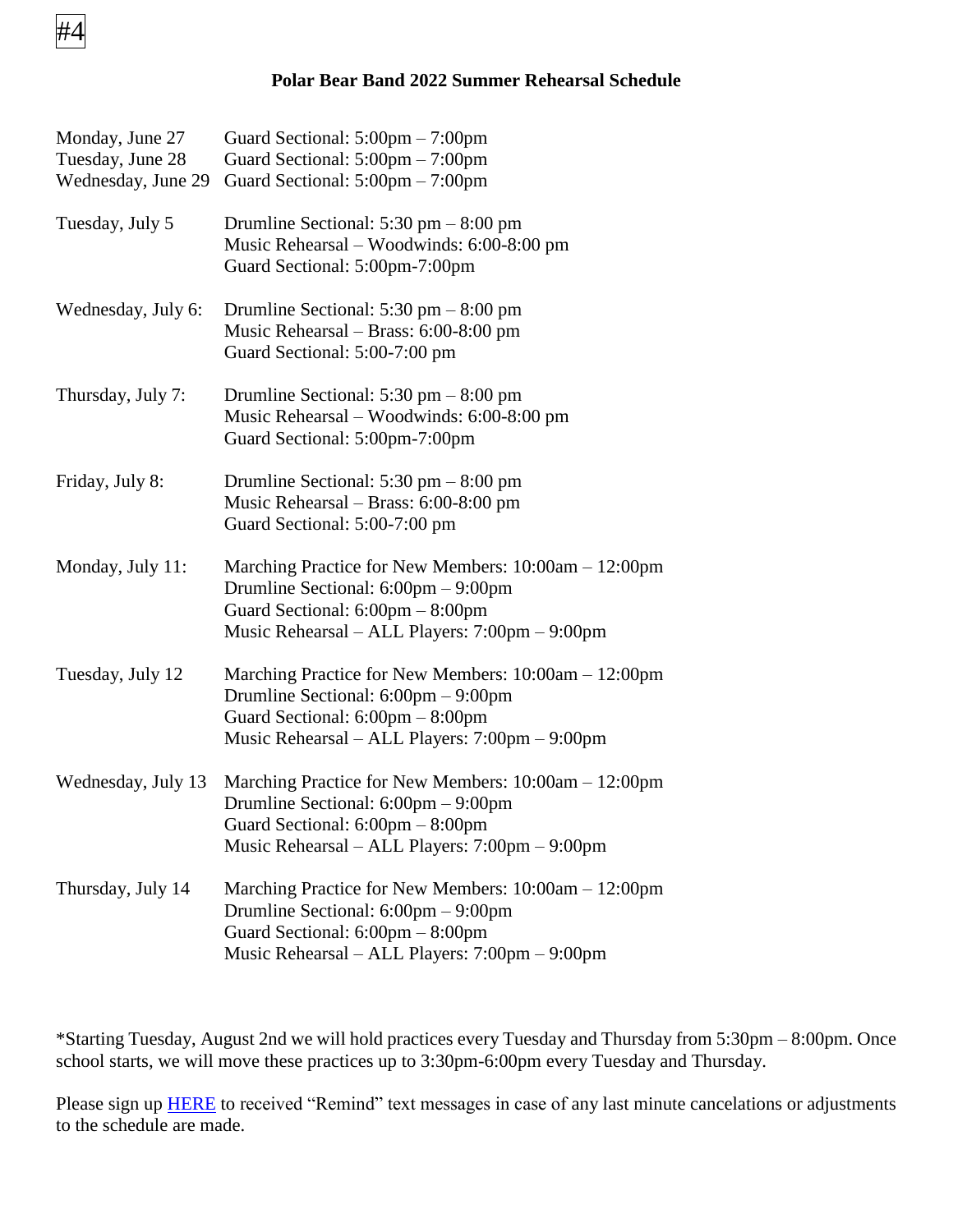## **Polar Bear Band 2022 Performance Schedule** (Subject to change)

- Friday, August 26 Home football game v. Lewis County
- Friday, September  $2 -$  Home football game v. Linsly H.S.
- Saturday, September 10 FSHS BAND SPECTACULAR o Includes Saturday morning set up and rehearsal
- Friday, September 16 Home Football Game v. Bridgeport H.S.
- Friday, September 23 Home Football Game v. University H.S.
- Friday, September 30 Away Football Game v. North Marion H.S.
- TBA Preston County Tournament of Bands

#5

- Saturday, October 8 Mountain State Forest Festival Competition
- Saturday, October 1 Morgantown High School Band Spectacular
- Monday, October 3 University High School Showcase of Bands
- TBA Western Maryland Tournament of Bands
- Friday, November 5 Home football game v. East Fairmont H.S.
- Friday, November 11 Fairmont Veteran's Day Parade
- Saturday, December 3 Fairmont Christmas Parade
- Saturday, December 17 Rivesville Christmas Parade
- Thursday May 25 Three Rivers Festival Parade

Football playoff games will begin in early November. These games are scheduled to take place on Friday evening or Saturday afternoon. The band may or may not attend these games, depending on their location and the timing of the events.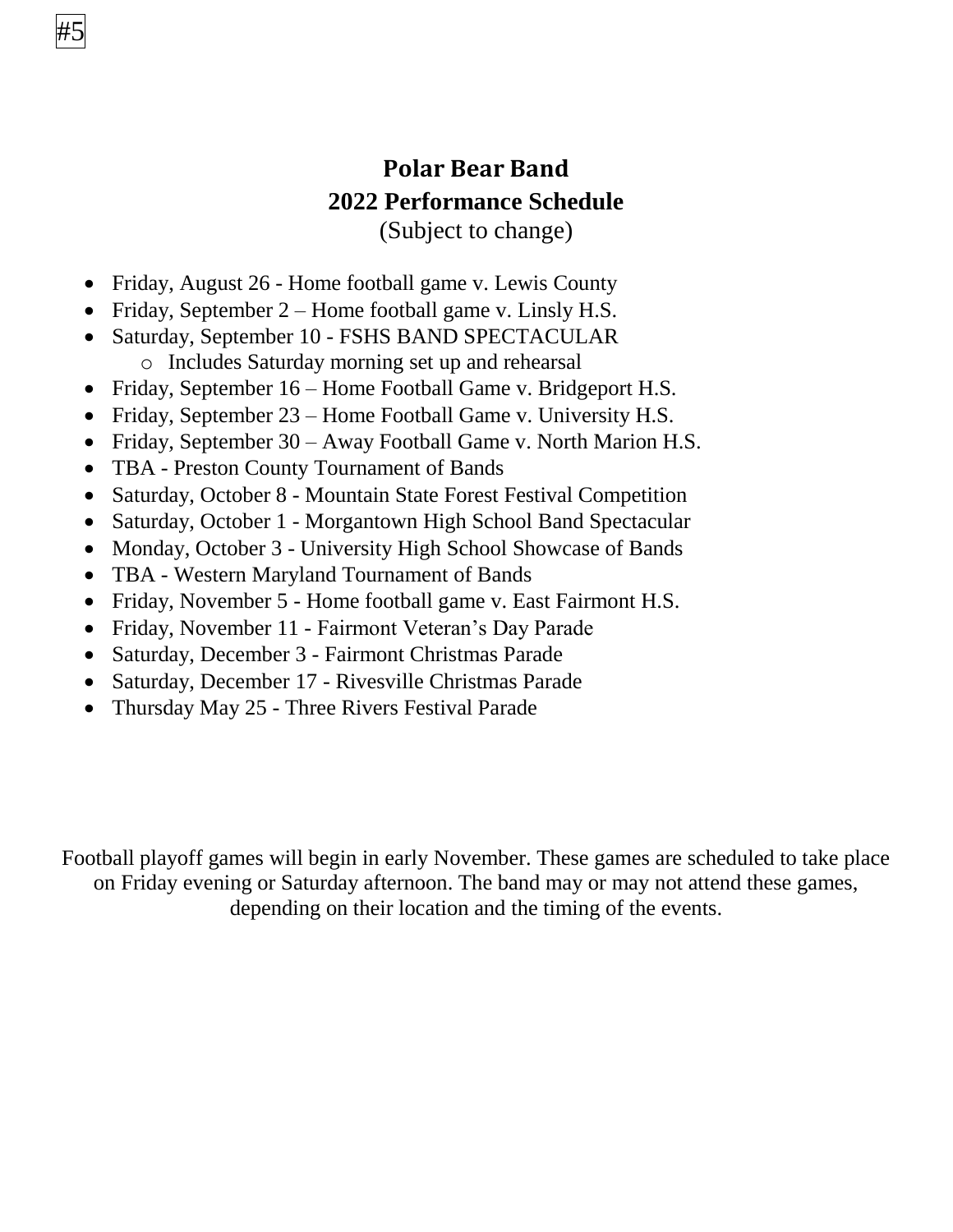

## **Volunteer Sign Up Sheet 2022-2023**

The Polar Bear Band must depend on the Band Boosters in order to function efficiently. Our parents are quick to volunteer for a variety of duties. Listed below you will find some of the areas for which you can volunteer along with a brief description of each job.

#### **Please fill in the top section and check as many jobs as you think you may be interested in.**

| Parent(s) Name:     |       | E-Mail: |  |
|---------------------|-------|---------|--|
| Student's Name:     |       | Grade   |  |
| Phone Number: Home: | Work: | Cell:   |  |

**Water Committee.** We need parents to help get water coolers and cups to and from the stadium for each football game.

 **Bus Chaperones.** The band does not go anywhere on the buses unless there are chaperones on the bus. Bus chaperones will keep order on the bus, keep track of the students on your bus, assist with the uniforms, and assist with equipment, props, etc. If you and/or your spouse would like to be considered as a chaperone please mark this box and complete a chaperone application AND a background authorization form (one for each person). Please also include a check for \$13 to cover 50% of the background check fee. Completing the application does not guarantee an available spot as a chaperone for each activity. Only Board approved chaperones who have completed the application and passed the necessary background check will be permitted to ride the bus. Some activities may require an entry fee which would be your responsibility.

 **Fund Raisers.** We sponsor fundraisers nearly every month. Your assistance will be needed for various things. By signing this box, it does not mean you work every fund raiser, just those you wish to.

 **Chaperones for band camp (male and female).** We must have a chaperone in every dorm room! If you can't stay the week please consider a few days.

 **Band Camp - Friday Night Event.** We need parents to go down on Friday to help set-up, chaperone, and clean up the party and dance.

**Band Camp – Luggage.** We are need of a parent available to tow the luggage trailer to and from band camp. An appropriate truck and trailer hitch would be required.

**Band Camp - Bus Chaperone.** We need parents to chaperone the bus rides to and from camp. The attached chaperone application and background check authorization will need to be completed. (See above info for chaperone papers/fees.)

Thank you for volunteering!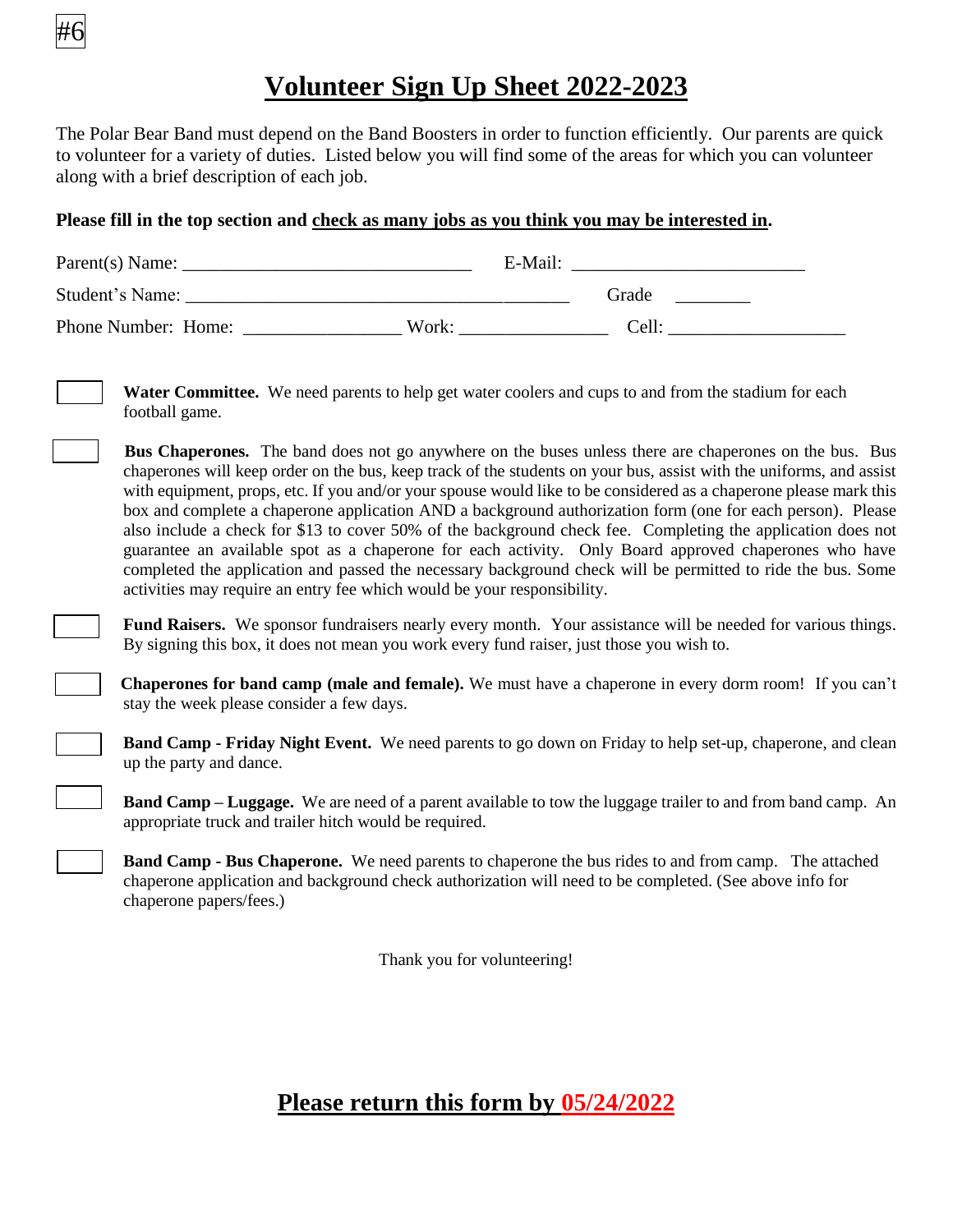#### **FSHS POLAR BEAR BAND CHAPERONE APPLICATION 2022-2023 PLEASE COMPLETE THIS FORM AND THE BACKGROUND CHECK AUTHORIZATION FORM IF YOU ARE INTERESTED IN BEING A CHAPERONE ON THE BUSES, AT BAND CAMP, OR AT OTHER ACTIVITIES.**

|                                                  | Employer Address: City State Zip                                                                                                                                                                                                                                                                                                                                                                                                                                                                                                                                                                                                                                                                                                                                                                                                                                                                                                                                                                                                                                    |                         |                                                                  |
|--------------------------------------------------|---------------------------------------------------------------------------------------------------------------------------------------------------------------------------------------------------------------------------------------------------------------------------------------------------------------------------------------------------------------------------------------------------------------------------------------------------------------------------------------------------------------------------------------------------------------------------------------------------------------------------------------------------------------------------------------------------------------------------------------------------------------------------------------------------------------------------------------------------------------------------------------------------------------------------------------------------------------------------------------------------------------------------------------------------------------------|-------------------------|------------------------------------------------------------------|
|                                                  | Community affiliations (Clubs, Service Organizations, etc.):                                                                                                                                                                                                                                                                                                                                                                                                                                                                                                                                                                                                                                                                                                                                                                                                                                                                                                                                                                                                        |                         |                                                                  |
| Previous volunteer/chaperone experience:         |                                                                                                                                                                                                                                                                                                                                                                                                                                                                                                                                                                                                                                                                                                                                                                                                                                                                                                                                                                                                                                                                     |                         | Please complete this                                             |
| Special Certification (i.e. CPR, Medical, etc.): |                                                                                                                                                                                                                                                                                                                                                                                                                                                                                                                                                                                                                                                                                                                                                                                                                                                                                                                                                                                                                                                                     |                         | form only if you are<br>interested in being<br>a band chaperone  |
|                                                  |                                                                                                                                                                                                                                                                                                                                                                                                                                                                                                                                                                                                                                                                                                                                                                                                                                                                                                                                                                                                                                                                     |                         |                                                                  |
|                                                  |                                                                                                                                                                                                                                                                                                                                                                                                                                                                                                                                                                                                                                                                                                                                                                                                                                                                                                                                                                                                                                                                     |                         |                                                                  |
|                                                  | Have you ever been convicted of or plead guilty to any crime(s): YES___________ NO ________                                                                                                                                                                                                                                                                                                                                                                                                                                                                                                                                                                                                                                                                                                                                                                                                                                                                                                                                                                         |                         |                                                                  |
|                                                  |                                                                                                                                                                                                                                                                                                                                                                                                                                                                                                                                                                                                                                                                                                                                                                                                                                                                                                                                                                                                                                                                     |                         |                                                                  |
|                                                  | Have you ever been refused participation in any other youth programs: YES _______ NO ______                                                                                                                                                                                                                                                                                                                                                                                                                                                                                                                                                                                                                                                                                                                                                                                                                                                                                                                                                                         |                         |                                                                  |
|                                                  |                                                                                                                                                                                                                                                                                                                                                                                                                                                                                                                                                                                                                                                                                                                                                                                                                                                                                                                                                                                                                                                                     |                         |                                                                  |
| <b>NAME</b>                                      | Please list three references, at least one of which has knowledge of your participation as a volunteer/chaperone in a youth program:<br><b>PHONE</b>                                                                                                                                                                                                                                                                                                                                                                                                                                                                                                                                                                                                                                                                                                                                                                                                                                                                                                                |                         |                                                                  |
|                                                  | As a condition of chaperoning, I give permission for the Polar Bear Band Booster to conduct a background check on me, which may include a review<br>of sex offender registries, child abuse and criminal history records. I understand that if appointed, my position is conditional upon the Board<br>receiving no inappropriate information on my background. I hereby release and agree to hold harmless from liability the Boosters, officers, and<br>volunteers thereof, or any other person or organization that may provide such information. I also understand that, regardless of previous<br>appointments, the Boosters are not obligated to appoint me to a chaperon position and said appointment does not guarantee that I will serve as a<br>chaperone for each activity. If appointed, I understand that, prior to the expiration of my term, I am subject to removal by the Board of Directors for<br>violation of Booster polices or principles. Chaperone term is for one year (June $1 - May 31$ ).<br>A COPY OF A VALID GOVERNMENT ISSUED PHOTO |                         |                                                                  |
| <b>IDENTIFICATION MUST BE ATTACHED</b>           |                                                                                                                                                                                                                                                                                                                                                                                                                                                                                                                                                                                                                                                                                                                                                                                                                                                                                                                                                                                                                                                                     | <b>BOOSTER USE ONLY</b> | Background check completed by ________                           |
|                                                  |                                                                                                                                                                                                                                                                                                                                                                                                                                                                                                                                                                                                                                                                                                                                                                                                                                                                                                                                                                                                                                                                     |                         | System(s) used for background check<br>___ Sex Offender Registry |

Applicant Name (please print of type) \_

#7

\_\_\_\_ Criminal History Records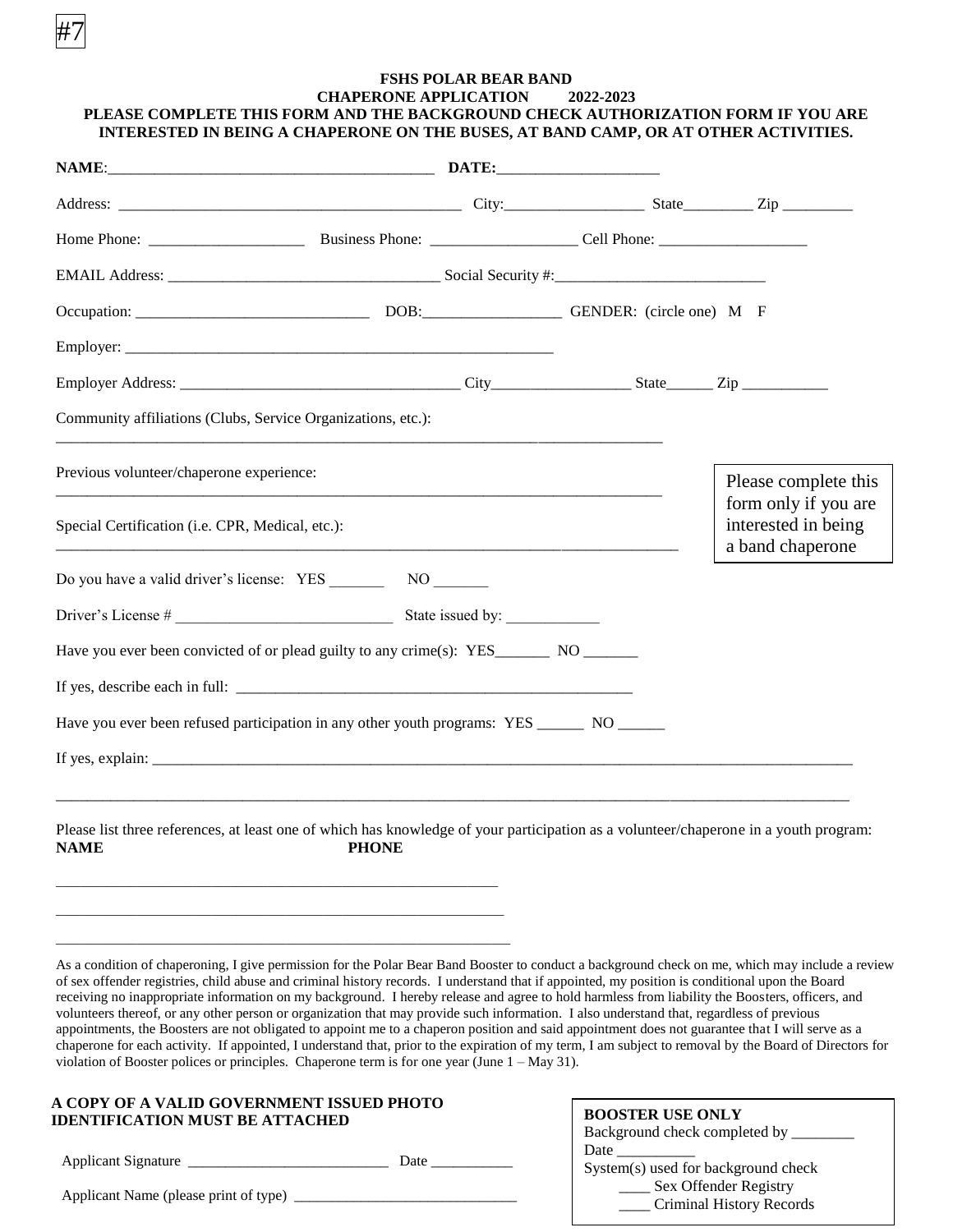

**Background Check Authorization Form This is a PDF File and is printed and then inserted in packet before copying**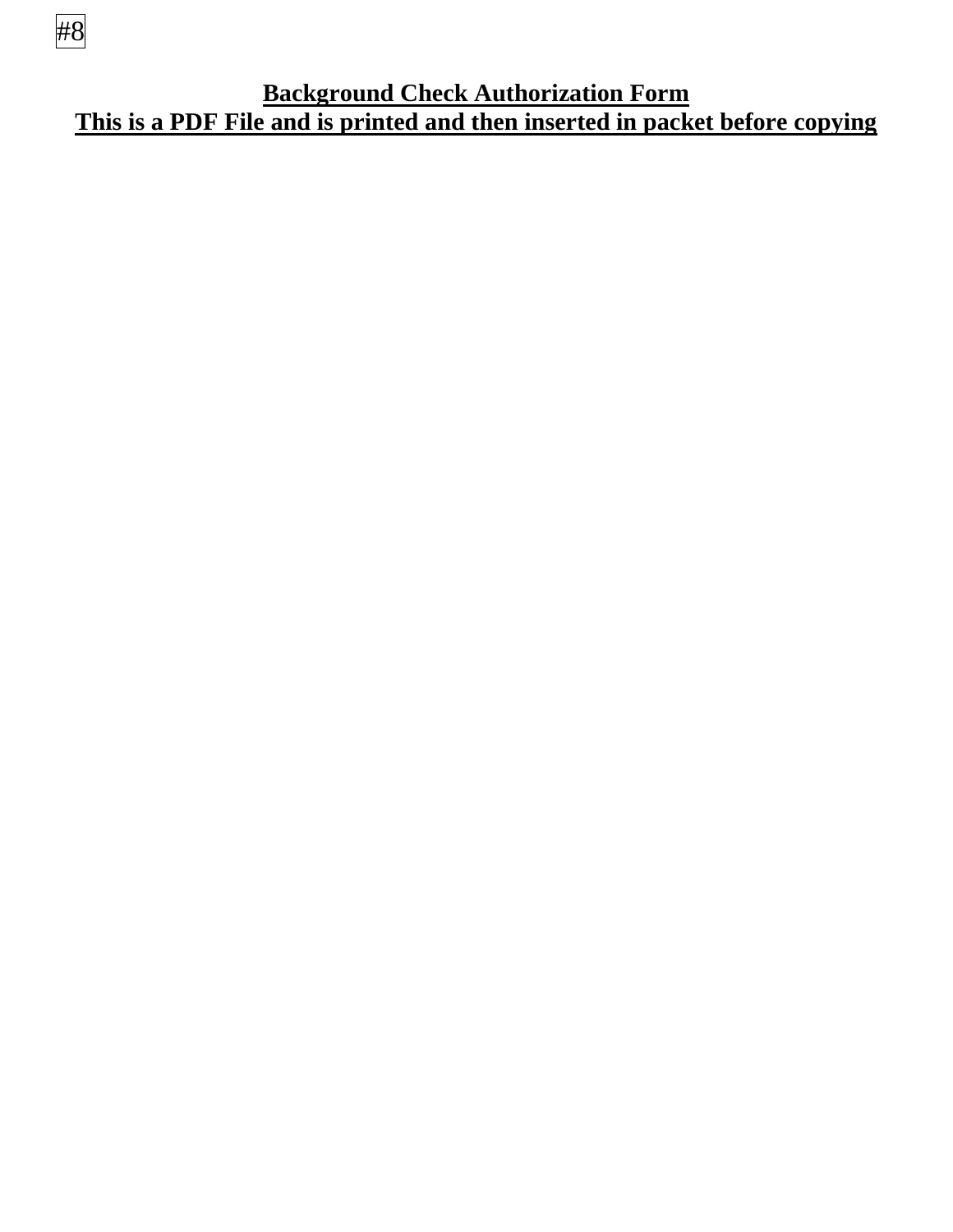## **Band Spectacular Volunteers**

### **September 10, 2022**

| Parent #1 Name: | E-Mail: |       |
|-----------------|---------|-------|
| Parent #2 Name: | E-Mail: |       |
| Student's Name: |         | Grade |
| Phone: Home:    | Work:   | Cell: |

The Band Spectacular is our biggest fund raiser for the year. We will need all parents to volunteer to make it flow smoothly. Please mark your preference  $(1<sup>st</sup>, 2<sup>nd</sup>, 3<sup>rd</sup>)$  and we will try to accommodate your first choice.

 **Ticket Sellers.** We need parents to sell tickets at the open gates. This is one of the most important jobs. You will sell tickets an hour before the spectacular begins throughout the entire show. (We will provide short breaks as needed.)

 **Host/Hostess.** We provide a Host or Hostess for each band at the Band Spectacular. This person will stay with the visiting band throughout the spectacular. You will show them where to sit, where the rest rooms are, where the concession stands are and let them know when to get ready to go on the field. You may also, pass on any correspondence necessary to band director, press box, etc.

**Parent Parent #1 #2**

#9

**Program Sellers.** We need parents to sell the Band Spectacular programs.

 **50/50 Ticket Sellers.** We need parents to sell 50/50 tickets inside the stadium. You will need to be able to go up and down the bleachers. Tickets are sold before and during the spectacular.

 **Air Grams** We need parents to sell Air Grams and deliver them to the press box before each band's performance. (Air grams are personalized messages friends and family pay to have read over the PA system before the band performs.)

 **Concession Stand Workers.** Please check this box if you will work the concession stand for the BAND SPECTACULAR (this does not count towards any of your required shifts).

It takes a lot of good parents working together to make this event successful. **If each parent does a little, then no one has to do a lot!** Thank you for volunteering!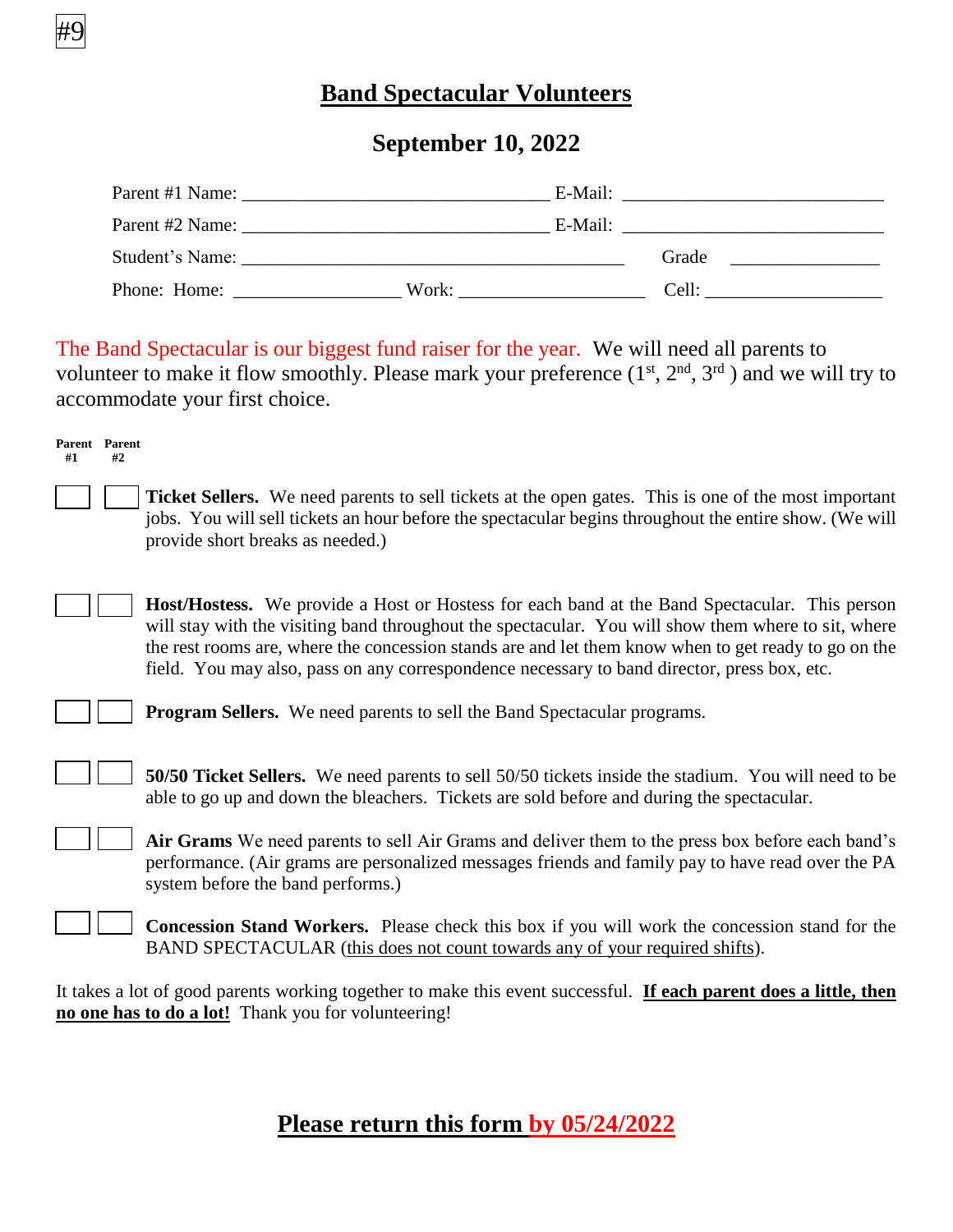### **FSHS POLAR BEAR BAND BOOSTERS DESCRIPTION AND EXPLANATION OF FEES & PURCHASES 2022-2023**

| Fee For                           | <b>Price</b> | <b>Purpose</b>                                                                                                                                                                                                                                                                                                                                         |
|-----------------------------------|--------------|--------------------------------------------------------------------------------------------------------------------------------------------------------------------------------------------------------------------------------------------------------------------------------------------------------------------------------------------------------|
| <b>Band Camp</b>                  | \$290        | Band Camp is mandatory. This fee covers students' lodging, meals, dinner<br>Sunday evening, breakfast Saturday morning, and the Friday evening party. It<br>covers the cost of the chaperones' and instructors' lodging and meals. It also<br>includes a commemorative band camp t-shirt.                                                              |
|                                   |              |                                                                                                                                                                                                                                                                                                                                                        |
| Transportation                    | \$65         | This fee pays for bus transportation for the band to and from band camp,<br>competitions, performances, etc.                                                                                                                                                                                                                                           |
|                                   |              |                                                                                                                                                                                                                                                                                                                                                        |
| <b>Uniform Care</b>               | \$20         | This is a one time fee to have uniforms cleaned at the end of each school year. It<br>also covers any repairs needed throughout the year.                                                                                                                                                                                                              |
| <b>Shoes</b>                      | \$29         | <b>Returning Students</b> : If students' black Drillmaster shoes are in good shape, i.e.,<br>no significant marks, cracks, scuffs, etc. you do not need to purchase new shoes.<br>For all incoming new, freshman, or $8th$ grade students, you must pay this fee of<br>\$29. Measurements will be taken at the mandatory booster meeting on 5/24/2022. |
|                                   |              |                                                                                                                                                                                                                                                                                                                                                        |
| <b>Band T-Shirt</b><br>and Shorts | \$15         | Everyone must wear the t-shirt and shorts under their uniform. It is part of the<br>official uniform! These are the same as last year, so if you have a set, you don't<br>have to buy another. (Additional shirts and shorts are available to purchase at the<br>same cost.) Not required for color guard.                                             |
|                                   |              |                                                                                                                                                                                                                                                                                                                                                        |
| <b>Total</b>                      | \$419        | This is the total out-of-pocket expense if all parts listed above are necessary. If<br>your child has shoes that are still in good condition, new shoes will not need to be<br>purchased.                                                                                                                                                              |
|                                   |              |                                                                                                                                                                                                                                                                                                                                                        |
| Gloves                            | \$3          | The first pair of white gloves is provided by the band at no charge. If the gloves<br>must be replaced, they are \$3/pair.                                                                                                                                                                                                                             |

| Concession | \$75 We need full participation in this fundraiser. This fundraiser is a significant part |
|------------|-------------------------------------------------------------------------------------------|
| Fee        | of our annual budget. Each shift earns more than the money your student account           |
|            | receives and that money is used to fund the general band budget. If you absolutely        |
|            | can not do the shifts, you will be asked to pay \$75 towards the band budget. The         |
|            | greatest need is for workers in the concession stand.                                     |

Please keep in mind that band is a year-round activity. If you use the complete total of \$419.00 (just beginning in band) and allocate that over 12 months, you are paying \$34.92/month. If you do not work three concession shifts, that amount goes up to \$494.00/year and \$41.17/month. These fees include a week at band camp, specialized instruction by Mr. Schneider during the summer and after school in the fall, specialized instructors for band camp, and the summer and fall marching season. Students are provided with uniforms and accessories, and are transported to and from events. Numerous fundraisers are held each year that allow students to earn money toward their student accounts that can be used for future fees. Please take advantage of these fundraising opportunities! *If financial assistance is needed please contact the Band Booster President or any Board Member. Note: Prices may need to be adjusted as necessary.*

## **Please keep for your records**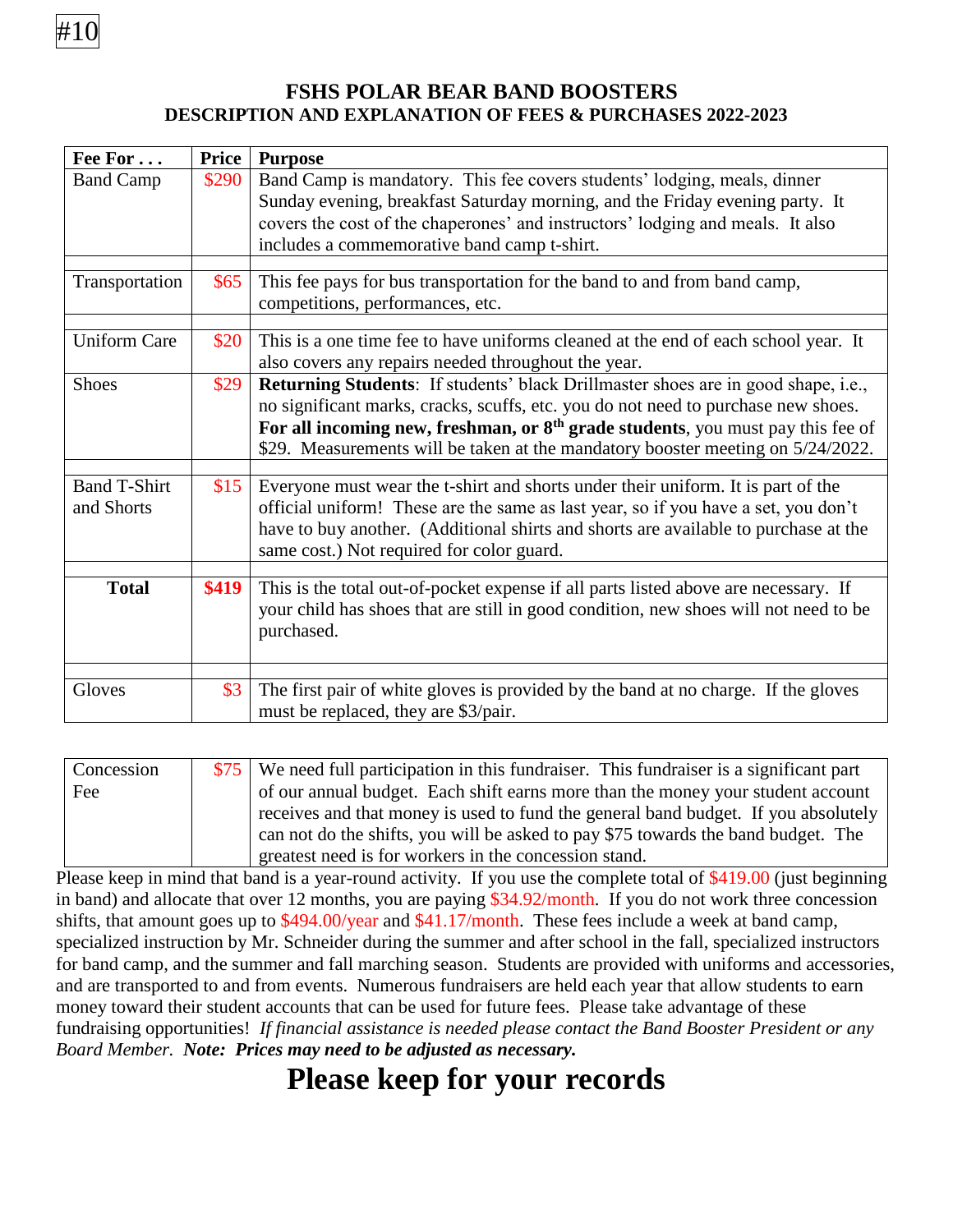

| <b>MAKE CHECKS PAYABLE TO: FSHS BAND BOOSTERS</b>                                                                     |            | <b>Amount Due</b> |
|-----------------------------------------------------------------------------------------------------------------------|------------|-------------------|
| 1) Band Camp Fee (everyone)                                                                                           | \$290      | \$290             |
| 2) Transportation (\$65) & Uniform Care Fee (\$20) (everyone)                                                         | \$85       | \$85              |
| 3) Shoes (Please pay if you are new, or need to replace as a returning student).                                      | \$29       |                   |
| 4) Band T-Shirt & Shorts                                                                                              | \$15       |                   |
| Additional sets can be purchased at this time as well (\$15/each). Please be                                          | x each set |                   |
| sure to note your shirt and short size below.                                                                         | purchased  |                   |
|                                                                                                                       |            |                   |
| <b>5) Gloves</b> The first pair of white gloves is provided by the band at no charge. If                              | \$3        |                   |
| the gloves must be replaced, they are $\frac{2}{\sqrt{2}}$ the gloves must be replaced, they are $\frac{2}{\sqrt{2}}$ |            |                   |
| 6) Concession Stand Fundraiser: (everyone) Please see information contained in                                        | \$75       |                   |
| this packet. Three shifts per student are required, and each additional shift worked now                              |            |                   |
| earns more for your student fund! You do not need to pay this fee upfront and we need                                 |            |                   |
| volunteers to fill these shifts of our largest fundraiser of the year. If you can not work                            |            |                   |
| these shifts then you will be required in February 2023 to pay \$75.                                                  |            |                   |
| Please enter total that is applicable to your student:                                                                |            |                   |
| <b>TOTAL PAYMENT EXPECTED</b>                                                                                         |            |                   |

#### **BAND T-SHIRT SIZING INFORMATION NEEDED**

Please indicate what size t-shirt/shorts we are to order for your student. These come in men's sizes only.

| T-SHIRT Size (Please circle one): XS S M L XL 2XL 3XL 4XL |  |  |  |  |
|-----------------------------------------------------------|--|--|--|--|
| SHORT Size (Please circle one): XS S M L XL 2XL 3XL 4XL   |  |  |  |  |

#### **NOTE: Shoe measurements will be taken at a time announced this summer**

#### **IMPORTANT:**

#11

- ALL past due fees must be paid before band camp.
- Current year fees must be in good standing (i.e., payments being made in accordance with payment plan selected) before we leave for band camp. Past due accounts will be settled before current year fee payments are applied.
- *If there is a financial situation that would require either a) financial assistance or b) an extended payment plan, please contact Toni Brannen, Treasurer, at 304-365-2887.*

#### **Check with Toni Brannen!!!!!**

**Please select a PAYMENT PLAN OPTION (Please circle one option listed below.)**

Plan 1: Single payment for items 1-4 no later than 07/17/2022

Plan 2: Two equal payments: 05/10/2022 and 06/10/2022, or 06/10/2022 and 07/17/2022

Plan 3: Four equal payments, due 05/10/2022, 06/10/2022, 07/17/2022 and 08/10/2022

**If you have any questions regarding payments, please contact Toni Brannen, Treasurer, at 304-365-2887 or fshspolarbearbandtreasurer@gmail.com** 

#### **I have read and agreed to the above terms and payment conditions.**

| Parent/Guardian (Please print) | Parent/Guardian (Signature) | Date |  |
|--------------------------------|-----------------------------|------|--|
| <b>Student Name:</b>           | Parent Phone No.:           |      |  |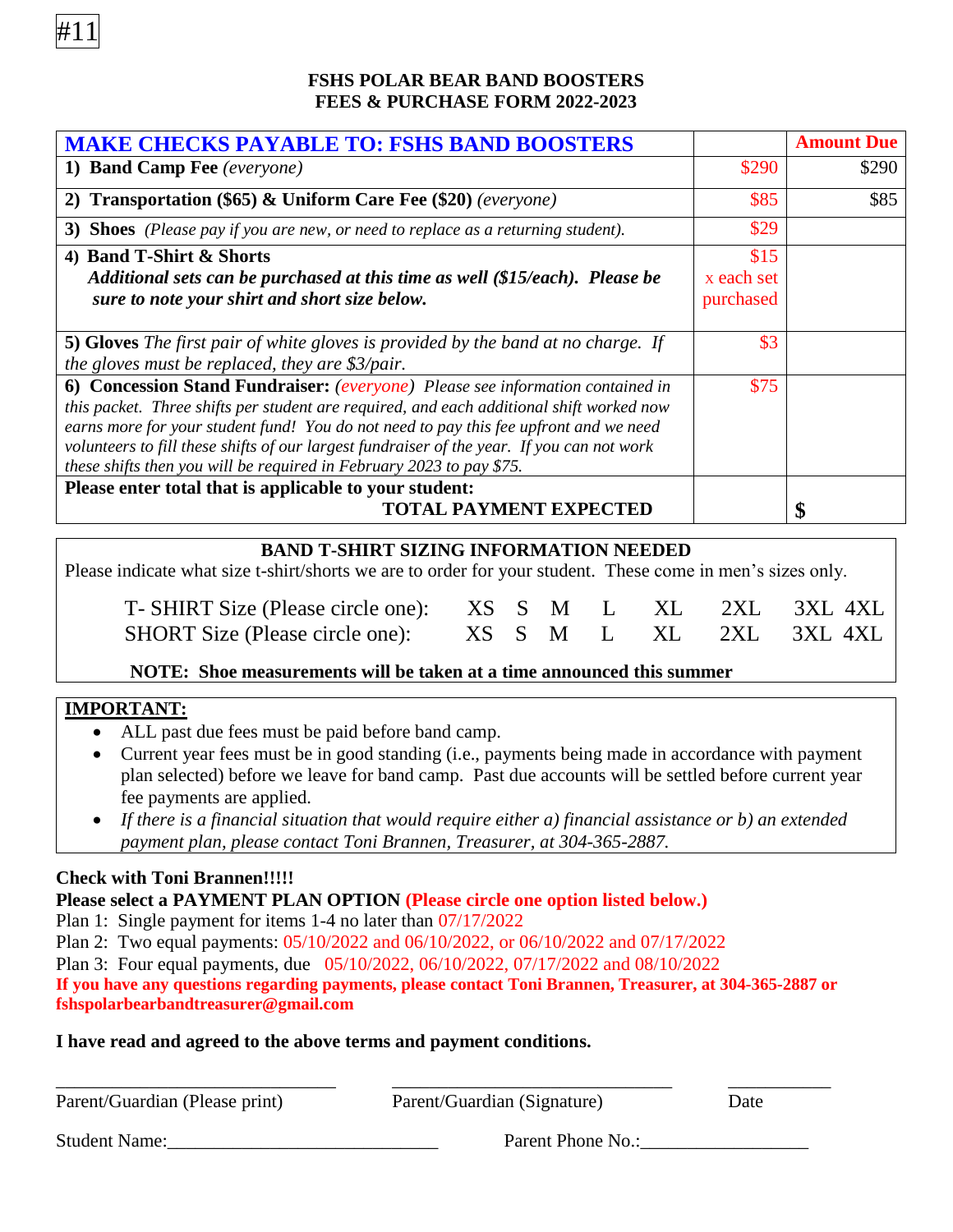#12

## **Please return this form by 05/24/2022**

## **UPDATE "I'm paying these fees; so why does the band have all these fundraisers??"**

The FSHS Polar Bear Band Boosters try to have a wide variety of fundraisers throughout the year. The biggest is the Band Spectacular and the East-West Stadium Concession Stand, which provide the bulk of the money the Band needs to operate, but there are many other fundraisers. This is for Two Reasons:

- 1. *The Band has additional expenses.* It is incredibly expensive to be a high school band! Full funding does NOT come from the school system. The amount received for the Band program from the Marion County Board of Education is approximately 2% of the entire budget for the year. The band needs to have:
	- **a.** Band Instruments: As the band grows, the large instruments and accessories provided by the band will need to be added and replaced.
	- **b.** Uniforms: This summer we will be receiving new uniforms for the band and we will need everyone be diligent in the care of the new uniforms. These uniforms are being purchased at a considerable cost. We hope they last several years and anticipate the need for ongoing expense to maintain them.
	- **c.** Rain Coats: In the past few years, the Band Boosters purchased coats to add to the uniform for each student. These will protect the uniforms and provide the students protection and warmth at cold or wet events.
	- **d.** Transportation of equipment: When going to events, the transportation fee you pay is meant to cover the cost of the student's travel on the bus. The band also has equipment trailers and a truck to haul the instruments and larger equipment, which need insurance, fuel and maintenance just like your vehicles.
	- **e.** Sheet Music, support of the students with food at events, office expenses, awards and recognitions, student assistance, and other expenses.
- *2. An opportunity for YOU:*
	- **a.** An industrious student/family who participates fully in our fundraisers can cover the cost of participating in the band. Money earned to the student's account can be used to pay the band fees as on the previous page.
	- **b.** A student can raise money to cover their cost of going on the band trips. In the past, students have enjoyed going on a large trip, usually to Florida, every other year. Many students find they can cover the cost of these trips through fundraising. In the future, we would like to have the band go to a more nearby trip in the off years, perhaps with an educational or performance competition as part of this trip.

#### **OTHER FUND RAISERS**

Below is a list of tentative fundraisers for the early part of the coming year. If your child participates, they can earn funds which can be used for band fees and/or trip expenses. The treasurer keeps records of how much each student earns on each fundraiser. Funds raised through band fund raisers are not transferable to another booster organization and are not refundable (i.e., cannot be 'cashed out'). At the time when the student leaves the band, any remaining balance can be transferred to another band student or returned to the band's general fund.

| <b>Fundraisers (annual)</b>  |                                                    |
|------------------------------|----------------------------------------------------|
| Car Wash                     | <b>August 6, 2022</b>                              |
| <b>FSHS Band Spectacular</b> | September 10, 2022                                 |
| <b>Fruit Sale</b>            | Mid October/Early November (Delivery early Dec)    |
| <b>Strawberries</b>          | Late January/Early February (Delivery early March) |
| <b>Tag Day</b>               | May 6, 2023; Locations To Be Determined            |

Other fund raisers are being considered as well. If you have an idea you'd like to share, please email your suggestion to [fshspolarbearband@gmail.com](mailto:fshspolarbearband@gmail.com) 

## **Please keep for your records**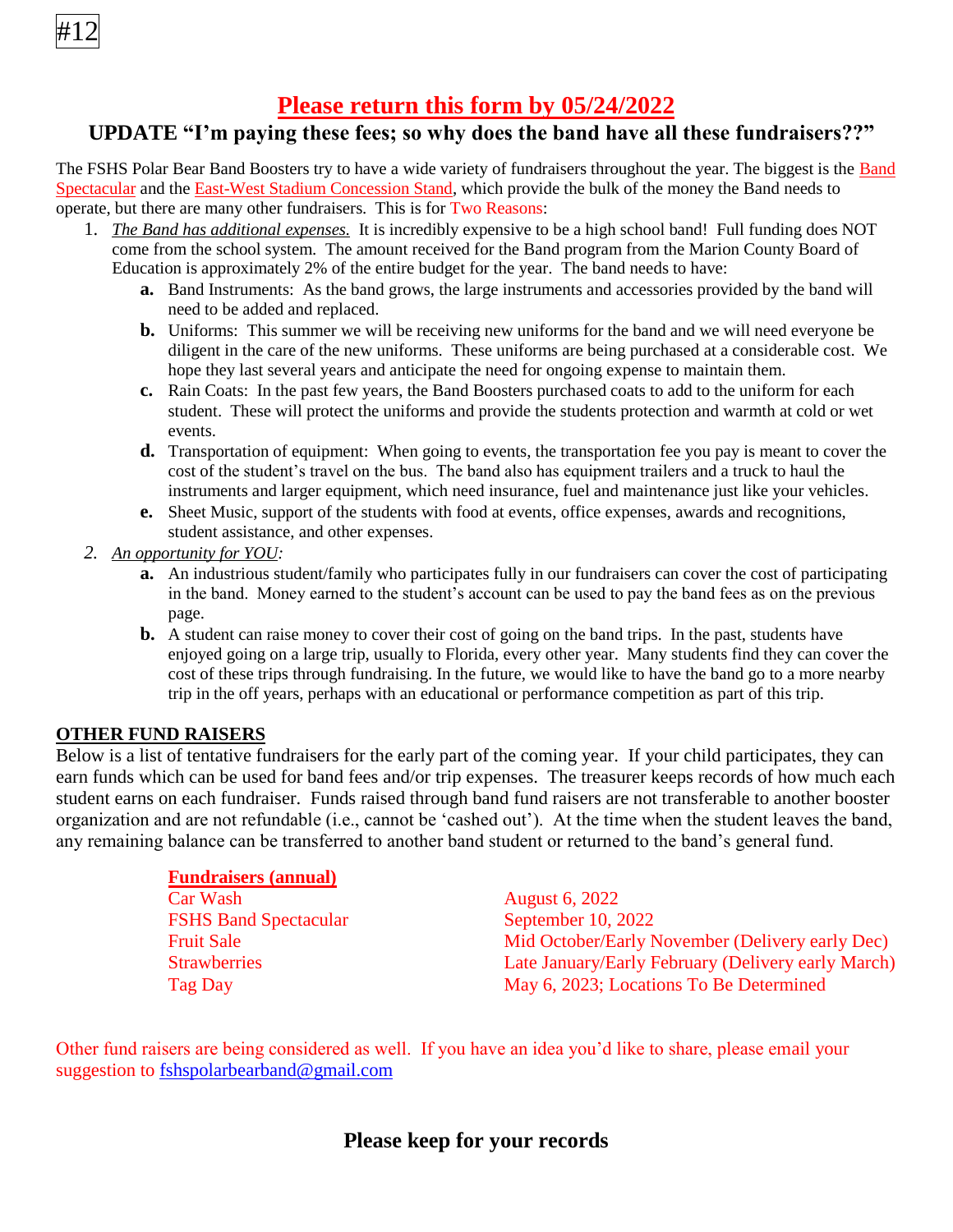

### **UPDATE FSHS POLAR BEAR BAND BOOSTERS**

#### **EAST/WEST STADIUM CONCESSION STAND AGREEMENT**

The East and West side Band Boosters are responsible for providing concession workers for all events at the East/West Stadium throughout the year. In return, the annual profits from the concession stand are divided among three groups (East Fairmont Band, FSHS Band, and the business that runs the concession stand). This is a significant portion of our operating budget each year. The concession proceeds will be used to cover the majority of the Boosters expenses. It is essential that we provide the manpower to cover our share of the shifts worked at the stadium. When the Boosters fail to provide workers, the concessionaires must hire workers. These hired workers are paid an hourly rate that is taken out of the Boosters potential profit.

Accordingly, each family is required to work at least THREE concession shifts for each child that you have in the band. *(This is reduced from the five shifts that was required in previous years.)* Two of the shifts must be worked during the fall season of events. With the increased number of activities at the stadium, we ask that all families try to work as many events as possible. Students 16 years of age and older are permitted to work, with a parent (or other adult over the age 18) working with them. A family may elect not to participate in working at the concession stand, and may choose to pay a fee of \$75 in lieu of this, or \$25 per shift. *We need to provide enough workers throughout the fall (over 150 shifts) and in the spring (between 30-40 shifts).*

We use the signupgenius.com program to coordinate our concession schedule/shifts. Once we receive the event schedule from the stadium, our concessions coordinator will post that schedule in signupgenius and send an email invitation to all booster parents. If you are unable to work a shift you have signed up for, please contact the concessions coordinator or secure a replacement worker for your shift. Empty shifts will be communicated through Remind Texts.

**Each of your first three shifts worked will earn a total of \$35: \$25 will go toward satisfying the \$75 requirement (as on the "Fees and Order Form"), AND your student will receive \$10 per shift toward their student account. Additionally, any shift after the first three worked (once the \$75 requirement is satisfied) will now provide \$20 per shift toward the student account!** 

Name of parent(s) to work:  $\Box$ 

My child is 18 years old or older, name of child:

I will work three shifts/child (at least 2 shifts in the fall) OR

I will make a donation of \$75.00 (\$25 for each of the three shifts) in lieu of working at concessions.

If, by the end of the school year, I have not worked three concession shifts or paid the \$75 fee in lieu of working, I understand that the concession fee balance due may be deducted from my student's fundraising account.

| Parent/Guardian (Please print) | Parent/Guardian (Signature) | Date |
|--------------------------------|-----------------------------|------|
| <b>Student Name:</b>           | Phone No.:                  |      |

\_\_\_\_\_\_\_\_\_\_\_\_\_\_\_\_\_\_\_\_\_\_\_\_\_\_\_\_\_\_\_\_\_ \_\_\_\_\_\_\_\_\_\_\_\_\_\_\_\_\_\_\_\_\_\_\_\_\_\_\_\_\_\_\_\_\_ \_\_\_\_\_\_\_\_\_\_\_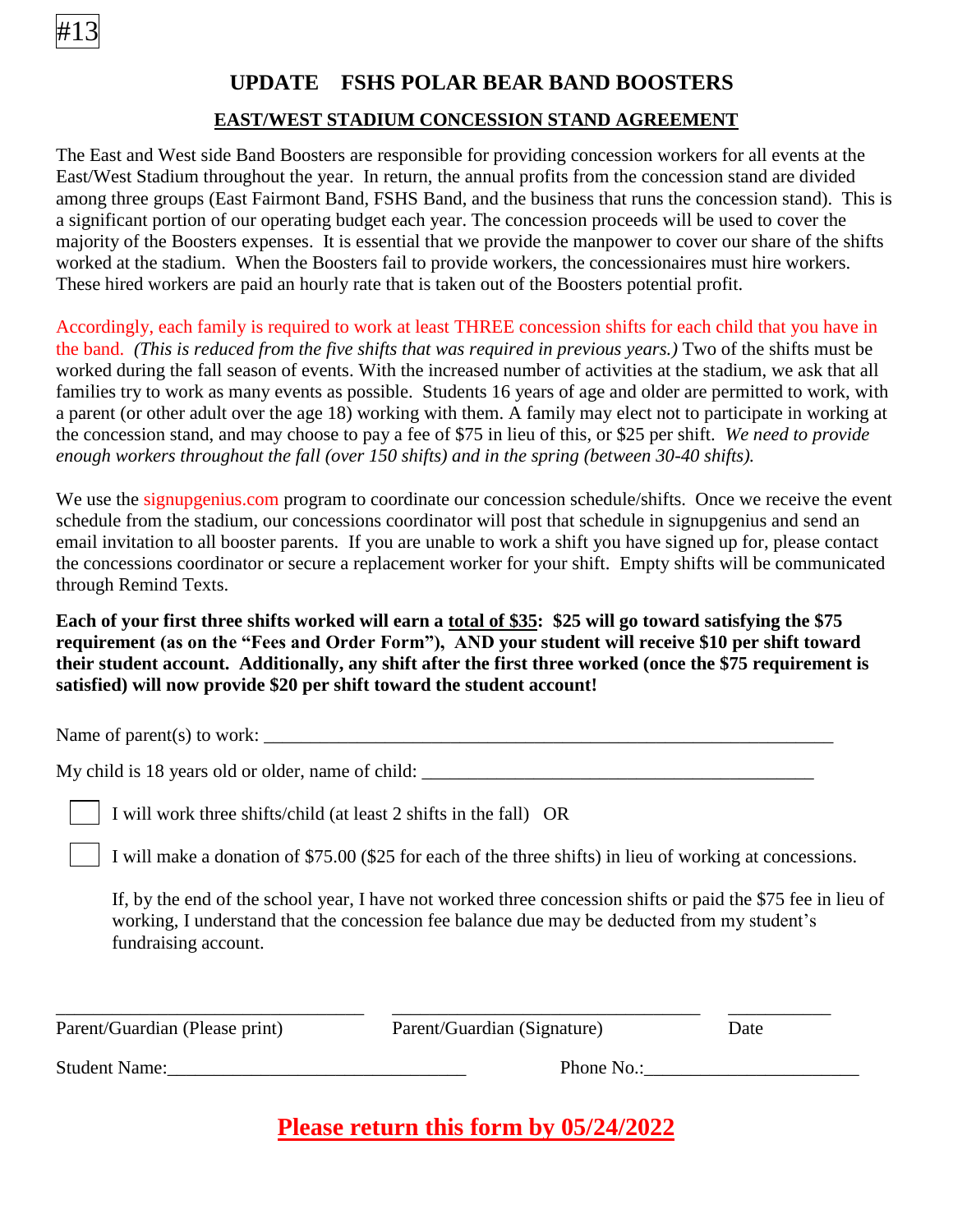## **STATEMENT OF RESPONSIBILITY**

#### **ON THE PART OF THE BAND/GUARD MEMBER**

I agree to perform faithfully the duties assigned to me while attending band activities. I agree to carry out promptly any directions given to me by those in charge. *I also agree to always conduct myself with respect and dignity to favorably represent myself, my home, our band, and our school.*

\_\_\_\_\_\_\_\_\_\_\_\_\_\_\_\_\_\_\_\_\_\_\_\_\_\_\_\_\_\_\_\_\_\_\_\_\_\_\_\_ \_\_\_\_\_\_\_\_\_\_\_\_\_\_\_\_\_\_\_

(Printed Name of Band Member)

\_\_\_\_\_\_\_\_\_\_\_\_\_\_\_\_\_\_\_\_\_\_\_\_\_\_\_\_\_\_\_\_\_\_\_\_\_\_\_\_

(Signature of Band Member) (Date)

### **ON THE PART OF THE PARENT OR GUARDIAN**

I accept full responsibility for my child's actions while at band activities. I release the Polar Bear Band from all liability concerning misbehavior of my child, resulting in injury. I further permit FSHS Polar Bear Band to transport my child to and from band activities and release them from any liability.

(Printed Name of Parent or Guardian)

(Signature of Parent or Guardian) (Date)

\_\_\_\_\_\_\_\_\_\_\_\_\_\_\_\_\_\_\_\_\_\_\_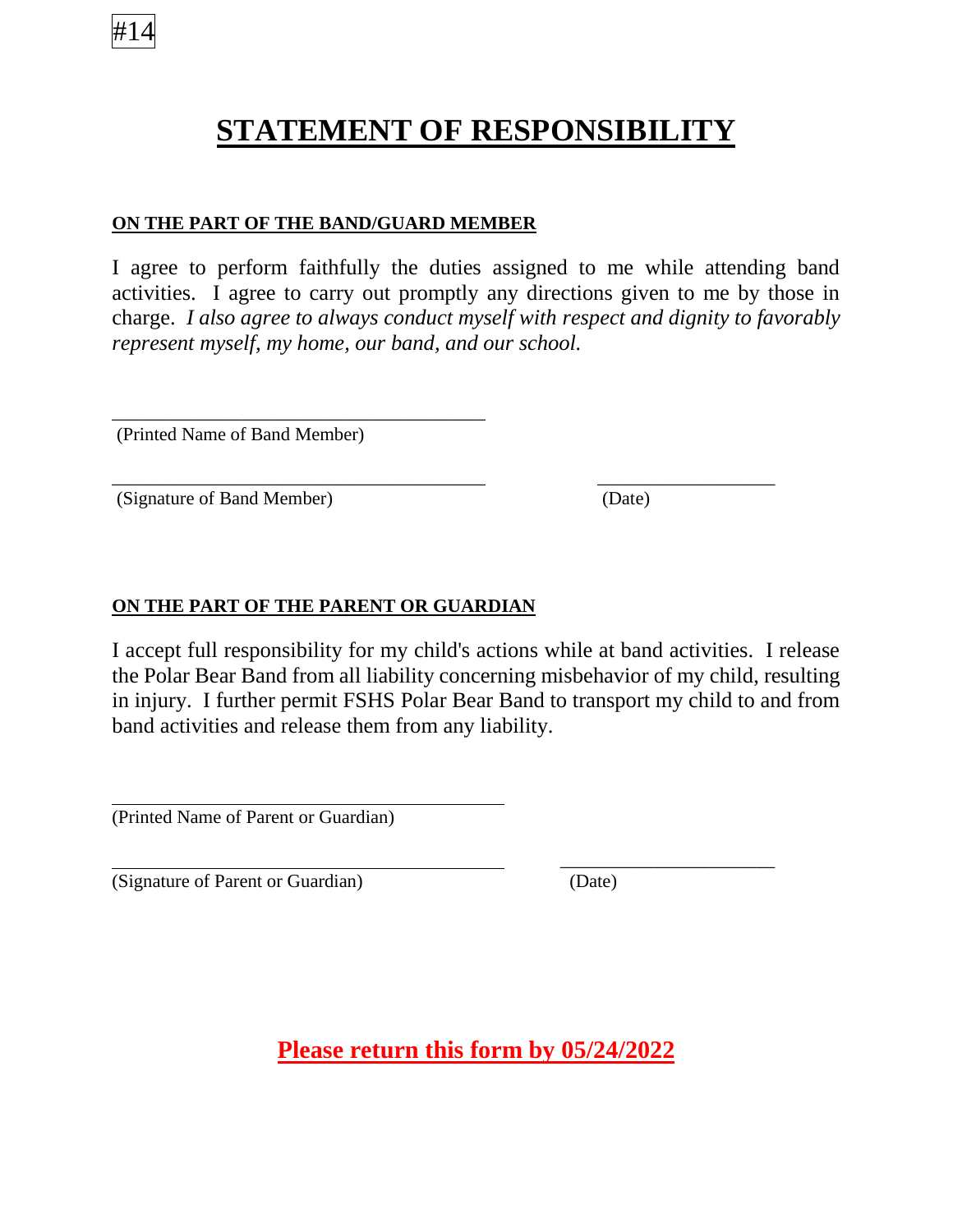#### **FSHS POLAR BEAR BAND STUDENT MEDICAL FORM 2022-2023**

| DOB: N F                                                                                                                                                                                                                                                                                                                                                                                                                           |                                                     |                               |                                                                                               |                                                          |
|------------------------------------------------------------------------------------------------------------------------------------------------------------------------------------------------------------------------------------------------------------------------------------------------------------------------------------------------------------------------------------------------------------------------------------|-----------------------------------------------------|-------------------------------|-----------------------------------------------------------------------------------------------|----------------------------------------------------------|
|                                                                                                                                                                                                                                                                                                                                                                                                                                    |                                                     |                               |                                                                                               |                                                          |
|                                                                                                                                                                                                                                                                                                                                                                                                                                    |                                                     |                               |                                                                                               |                                                          |
|                                                                                                                                                                                                                                                                                                                                                                                                                                    |                                                     |                               |                                                                                               |                                                          |
|                                                                                                                                                                                                                                                                                                                                                                                                                                    |                                                     |                               |                                                                                               |                                                          |
| <b>EMERGENCY CONTACT IF PARENT/GUARDIAN CANNOT BE REACHED</b>                                                                                                                                                                                                                                                                                                                                                                      |                                                     |                               |                                                                                               |                                                          |
|                                                                                                                                                                                                                                                                                                                                                                                                                                    |                                                     |                               |                                                                                               |                                                          |
| <b>CURRENT MEDICATION(S) STUDENT IS TAKING:</b>                                                                                                                                                                                                                                                                                                                                                                                    |                                                     |                               |                                                                                               |                                                          |
|                                                                                                                                                                                                                                                                                                                                                                                                                                    |                                                     |                               |                                                                                               |                                                          |
| Please indicate allergy and treatment in the event of an allergic reaction. (Send medication with student, i.e. inhaler, EpiPen, etc).<br><b>CHRONIC CONDITIONS:</b> (Please list any chronic conditions to which your child may be subject.):<br><b>HEALTH HISTORY: (Check all that apply)</b><br>Diabetes<br>Orthopedic Problems<br>_____ Asthma<br><b>Epilepsy</b><br>Cardiac Problems<br>Other - Please list: ________________ | <b>MEDICATION ALLERGIES:</b> (Check all that apply) | _______ Aspirin<br>Penicillin | ______ Sulfa drugs<br>______ Tetracycline<br>______ Doxycycline<br>______ Insect Stings/Bites |                                                          |
| DATE OF LAST TETANUS SHOT: ________________________                                                                                                                                                                                                                                                                                                                                                                                |                                                     |                               |                                                                                               | ______ Other medications/specify:_______________________ |
| My child may take: Aspirin _______ Tylenol _______ Ibuprofen ______ Benadryl ______ as administered by chaperones.                                                                                                                                                                                                                                                                                                                 |                                                     |                               |                                                                                               |                                                          |
| My child may take their prescription medications as administered by _____ Mr. Schneider and/or _____Chaperone                                                                                                                                                                                                                                                                                                                      |                                                     |                               |                                                                                               |                                                          |
| <b>INSURANCE</b> - My child is ______ is not _____ covered by a medical insurance plan.                                                                                                                                                                                                                                                                                                                                            |                                                     |                               |                                                                                               |                                                          |
|                                                                                                                                                                                                                                                                                                                                                                                                                                    |                                                     |                               |                                                                                               |                                                          |
|                                                                                                                                                                                                                                                                                                                                                                                                                                    |                                                     |                               |                                                                                               |                                                          |
| ADDRESS: __________________________________CITY: _______________STATE: ________ZIP : _________                                                                                                                                                                                                                                                                                                                                     |                                                     |                               |                                                                                               |                                                          |
|                                                                                                                                                                                                                                                                                                                                                                                                                                    |                                                     |                               |                                                                                               |                                                          |

#### **PARENT'S AUTHORIZATION**

#15

This health history is correct to the best of my knowledge, and the student herein described has permission to engage in all activities, unless otherwise noted by me. I give permission to band staff/ chaperones to administer first aid to my child as they see fit, and to seek additional treatment at the local hospital, or from a local physician, trusting they will notify me as soon as possible.

In the event of such a medical emergency, I hereby give permission for my child to receive medical treatment from a physician and/or other health personnel. Such treatment may include first aid, hospitalization (outpatient or in-patient), medication, injections, anesthesia, or surgery.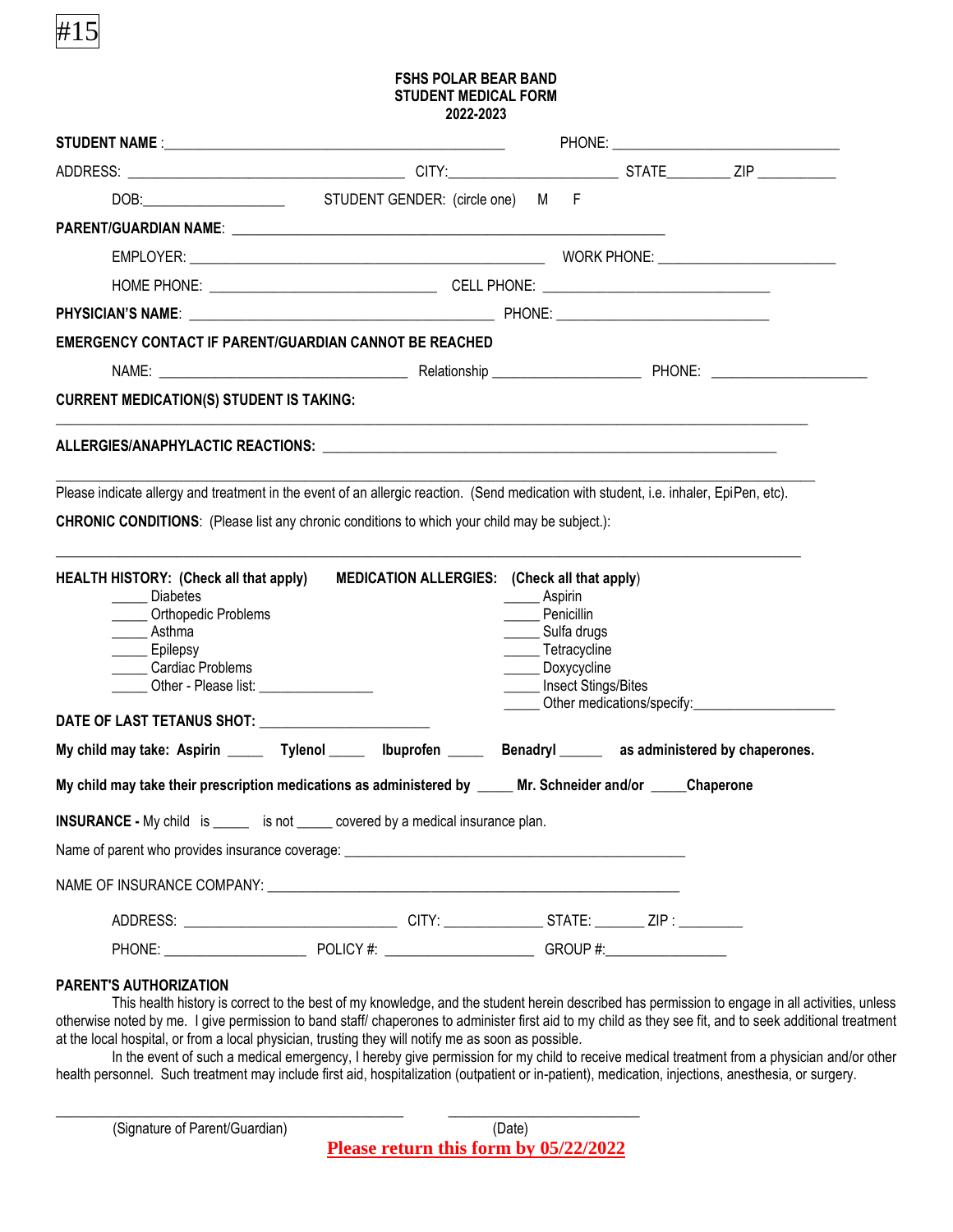# #16

## **BAND CAMP INFORMATION**

| <b>Place:</b>                    | <b>Cedar Lakes Conference Center</b><br>82 FFA Drive<br>Ripley, West Virginia 25271<br>(304) 372-7860 or 1-800-CALL-WVA<br>www.cedarlakes.com                                                                                                                                                                                                                                                                                    |
|----------------------------------|----------------------------------------------------------------------------------------------------------------------------------------------------------------------------------------------------------------------------------------------------------------------------------------------------------------------------------------------------------------------------------------------------------------------------------|
| Date:                            | July 17, 2022 – July 23, 2022                                                                                                                                                                                                                                                                                                                                                                                                    |
| <b>Check In:</b>                 | Check In Start Time: 10:00am, approximate bus departure time at 12:30pm.                                                                                                                                                                                                                                                                                                                                                         |
|                                  | Lunch will not be provided – please eat before we leave!                                                                                                                                                                                                                                                                                                                                                                         |
| <b>Check In:</b>                 | We will need you to check in at the table set up.                                                                                                                                                                                                                                                                                                                                                                                |
|                                  | DO NOT LEAVE UNTIL YOU HAVE GONE THROUGH THE CHECK-IN<br>PROCESS.                                                                                                                                                                                                                                                                                                                                                                |
|                                  | Once you have gone through the check-in process, you will be told if everything<br>is okay and you may then proceed to the luggage staging and loading area.                                                                                                                                                                                                                                                                     |
|                                  | PLEASE ALLOW YOURSELF PLENTY OF TIME TO COMPLETE THE<br><b>CHECK IN PROCESS PRIOR TO DEPARTURE.</b>                                                                                                                                                                                                                                                                                                                              |
| Eligibility:<br>Forms & Fee:     | FYI: You must have the following forms and fees turned in on dates<br>requested or your child will not go to camp:<br>1) Permission/Enrollment form<br>2) Medical form<br>3) Acceptance Form<br>4) Fees & Purchase/Order Form<br>5) Past due fees must be paid in full. Band camp fees must be in good<br>standing (either paid in full or current in accordance with agreed upon<br>payment plan)                               |
| <b>Activities:</b>               | The following is a listing of some activities available at Cedar Lakes:<br>Swimming<br>$\bullet$<br>Biking (free use of Cedar Lake bikes if you leave an ID at Main Office)<br>٠<br>Pizza party & dance (Friday Night)<br>٠<br>Basketball courts, plenty of yard area for soccer or lacrosse fun, passing<br>$\bullet$<br>baseball, Frisbee, etc. (bring your own equipment)<br>Friday night Senior Only activities<br>$\bullet$ |
| <b>Return time</b><br>from camp: | To be announced, usually 1:00 p.m.                                                                                                                                                                                                                                                                                                                                                                                               |

## **Please Keep For Your Records**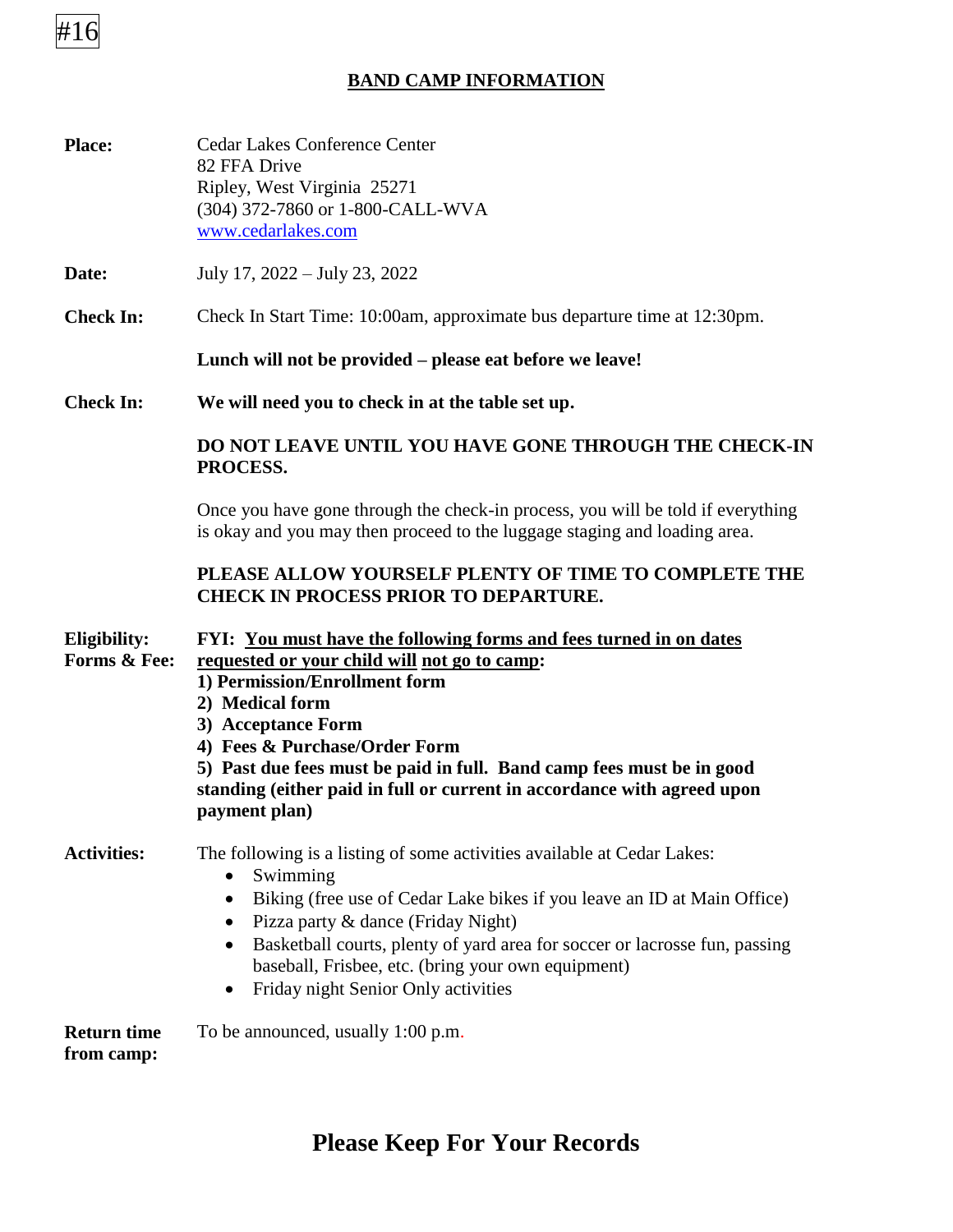## **Things to bring to camp**

| Luggage:                  | Students are allowed one piece of luggage, a bedroll and one carry-on bag. Please<br>have your child's name on their luggage. Many students bring a bedroll that consists of<br>a sleeping bag, blanket, sheet and pillow. It is advisable to put the bedroll in a garbage<br>bag with your child's name on it. Many parents send extra garbage bags with their<br>child's name already on them. These are used for dirty clothes, wet clothes and the<br>return trip home for the bedroll. |
|---------------------------|---------------------------------------------------------------------------------------------------------------------------------------------------------------------------------------------------------------------------------------------------------------------------------------------------------------------------------------------------------------------------------------------------------------------------------------------------------------------------------------------|
| <b>Medication:</b>        | If your child needs medication, you will need to go to the <b>CHECK-IN TABLE</b> , and<br>give written instructions. This medicine will be kept in a locked box and dispensed by<br>a chaperone or school nurse.                                                                                                                                                                                                                                                                            |
| <b>Bedding:</b>           | Cedar Lakes provides a twin bed with a mattress pad, and one pillow. You need to<br>bring your own sheets, blanket or a sleeping bag (you may bring your own pillow).                                                                                                                                                                                                                                                                                                                       |
| <b>Towels:</b>            | For showering, you will need to send towels and wash clothes, as these are not<br>provided by camp.                                                                                                                                                                                                                                                                                                                                                                                         |
| <b>Clothing:</b>          | Sun visors and sunglasses, as well as hats are helpful in protecting the children from<br>the sun. Clothing for warm weather, as well as cooler weather and rain. A rain poncho<br>is advisable in case it rains. If they want to swim, they will need a swimsuit.                                                                                                                                                                                                                          |
| <b>Shoes &amp; Socks:</b> | Bring more than one pair of tennis shoes/sneakers so in case it rains they will have<br>some dry shoes to put on. Students are only permitted to wear athletic shoes to march,<br>no sandals, flip-flops, etc can be worn. Make sure their shoes are comfortable and<br>supportive. SOCKS must be worn at all times. Most students bring some type of<br>beach sandal to wear in the shower.                                                                                                |
| <b>Personal Items:</b>    | Personal hygiene products, sunscreen, and insect repellant, as well as band-aids. The<br>band will have first aid products available as well.                                                                                                                                                                                                                                                                                                                                               |
| <b>Food Items:</b>        | Three meals a day will be provided by the camp. If your child wishes to bring snack<br>foods, please make sure they are in sealable containers and nothing that needs<br>refrigeration.                                                                                                                                                                                                                                                                                                     |
| Water:                    | Water coolers and cups will be available while on the field. If the student wants to<br>bring a refillable water bottle, they are welcome to do so. Bottled water would be<br>good from them to have in their cabins.                                                                                                                                                                                                                                                                       |
| <b>Special Meals:</b>     | If your child requires special meals due to a medical condition, please contact Cam<br>Pyle before June 30, 2022. (681-753-8135)                                                                                                                                                                                                                                                                                                                                                            |
| <b>Money:</b>             | The student may want to bring quarters to purchase food and drink items from Cedar<br>Lakes Gift store.                                                                                                                                                                                                                                                                                                                                                                                     |

## **Please Keep For Your Records**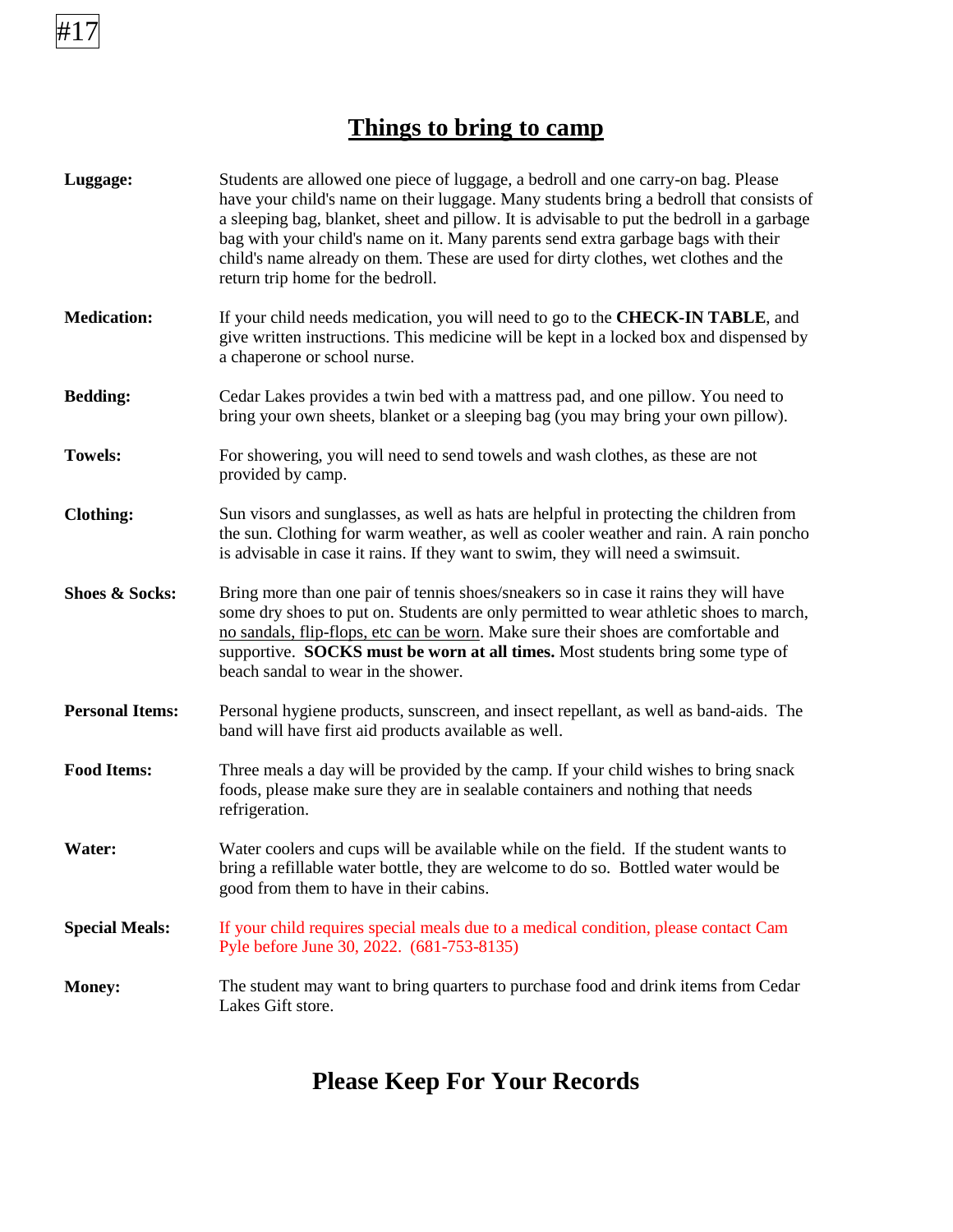#18

# **ATTENTION Information regarding searches**

**We feel that our band students are the best in the school. Although, as part of the drug free school policy and for the safety and well being of your child, we will be inspecting luggage and carry-on items before they are loaded onto vehicles for transport. This is also being done by other school organizations.**

**Tobacco products, e-cigarettes, alcoholic beverages, drugs, spray paint, lighters or matches are prohibited as well as any other contraband.** (Prescription medications are permitted if listed on your child's medical form and must be administered by a school nurse or chaperone).

We will be checking and inspecting luggage, trunks, carry on bags, bedrolls, etc., prior to them being loaded onto the vehicle used to transport to and from band events. Immediately following these inspections, the luggage will be placed onto the vehicles and further access will be denied until arrival at band events (except carry-ons).

School personnel and their appointees, and/or with the cooperation of the City of Fairmont Police Dept. and their drug dog will conduct these inspections. Anyone that is found to have any illegal substance in their luggage or in their possession is subject to penalties according to law and school policy.

Any questions should be directed to John Schneider, Band Director.

*AS PER SCHOOL POLICY, THIS HAS BEEN ALLOWED AND APPROVED BY the FSHS PRINCIPAL AND THE MARION COUNTY BOARD OF EDUCATION SUPERINTENDENT.*

Thank you for your cooperation.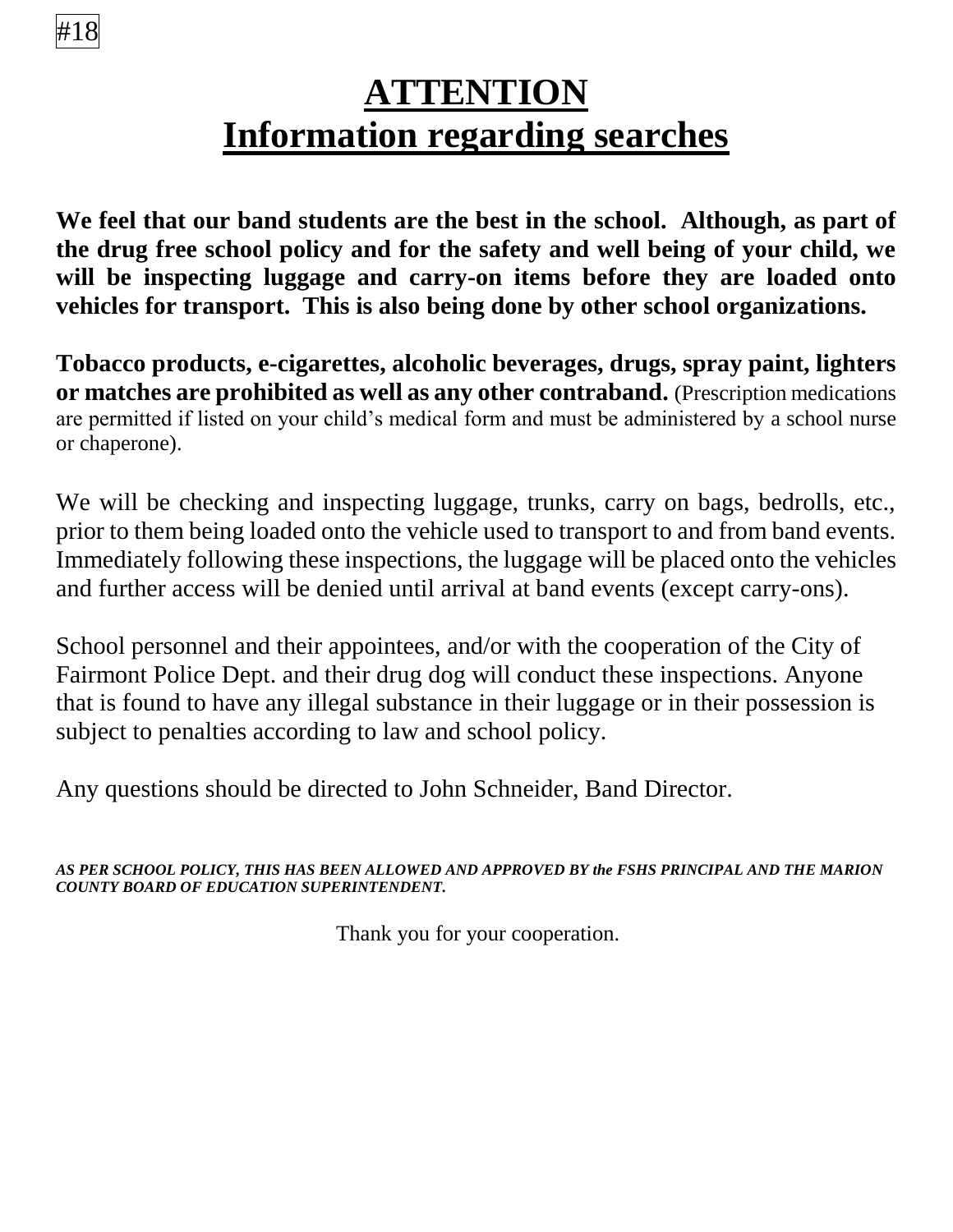# #19

# **Acknowledgment of receipt of information concerning search of band student's luggage.**

**By our signatures below, we acknowledge that we have received and understand the information relating to the search of luggage and carry-ons from the Information Regarding Searches Form.**

**Student's Name (Please print)**

**Student's signature:**

**Date:**

**Parent or Guardian's name (please print)**

Parent or Guardian's signature: Manual Communication of Guardian's signature:

**Date:**